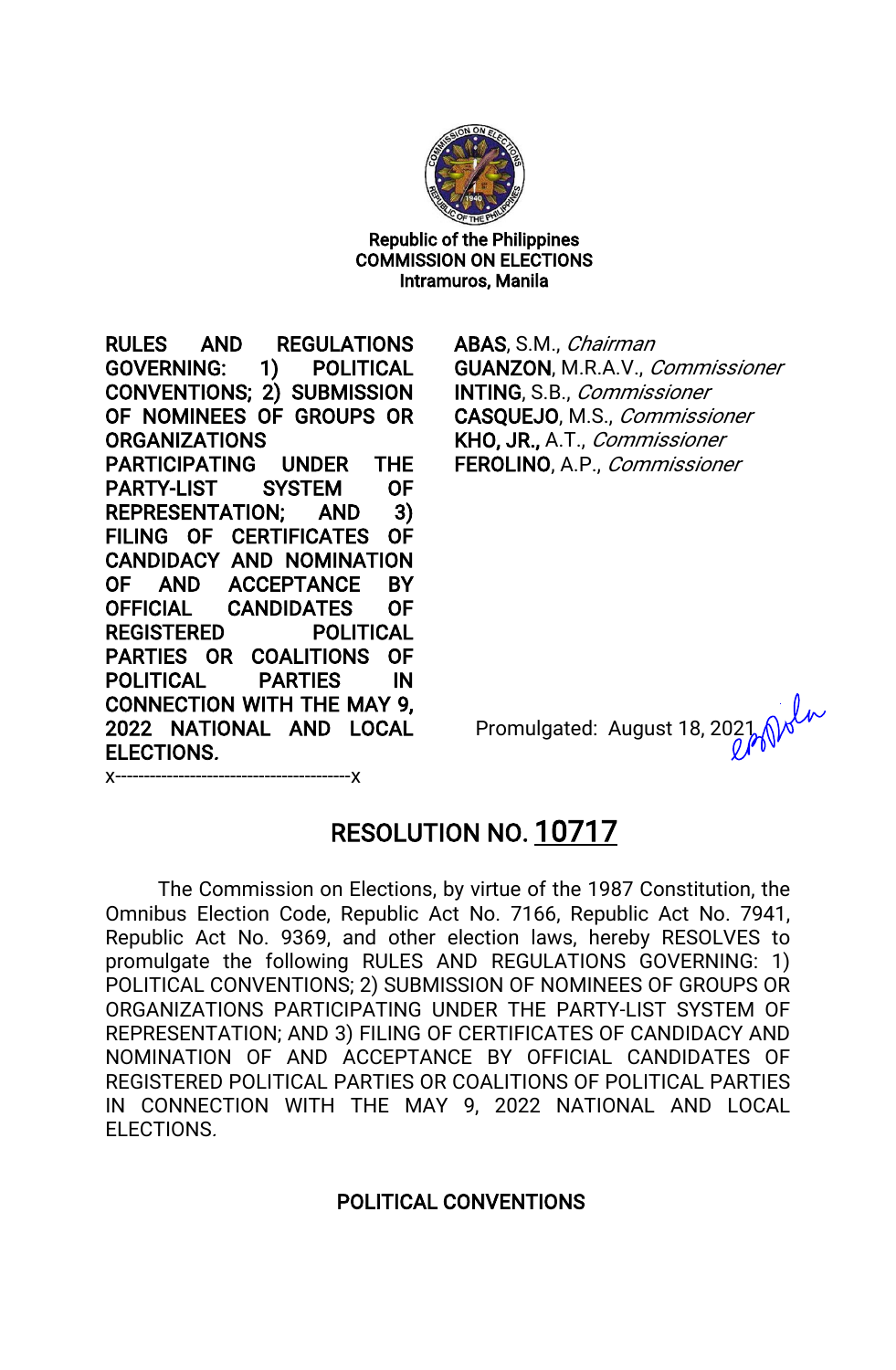SECTION 1. *Holding of Political Conventions.* – Political parties (PP) may hold political conventions to nominate their official candidates for all elective positions from September 1-28, 2021.

## LIST OF AUTHORIZED SIGNATORIES WITH SPECIMEN SIGNATURES

SECTION 2. Submission of List of Authorized Signatories and Specimen Signatures of Political Parties - The Chairperson or President, on in their absence, the Secretary-General of the PP or coalition of political parties (Coalition) shall submit to the Law Department on or before September 30, 2021 (Thursday), a List of Authorized Signatories, which shall include three (3) specimen signatures, their positions in the PP and their respective jurisdiction or places of authority to nominate and sign the Certificate of Nomination and Acceptance (CONA) of their official candidates for elective positions, in the following manner:

- a. Digital/scanned copy in PDF format, through electronic mail (e-mail) at law.coc@comelec.gov.ph, using the official e-mail address only of the PP or Coalition as reflected in their Sworn Information Update Statement (SIUS), or in the Petition for Registration, if no SIUS has been filed. For this purpose, the PP or Coalition shall likewise submit its contact number for verification purposes, if needed, relative to the submission. The date of e-mail shall be considered as the date of filing.
- b. On the same day of filing through e-mail, the List of Authorized Signatories shall be sent in hard copy, by registered mail or courier service to the Law Department. In case of local political parties, hard copy of the List of Authorized Signatories shall also be furnished to the following:
	- i. For those registered as Regional Political Parties, to the Office of the Regional Election Director;
	- ii. For those registered as Provincial Political Parties, to the Office of the Provincial Election Supervisor; and
	- iii. For those registered as City/Municipal Parties, to the Office of the City/Municipal Election Officer

In case of variance between the copy sent through e-mail and that sent through registered mail or courier service, the copy sent through email shall prevail.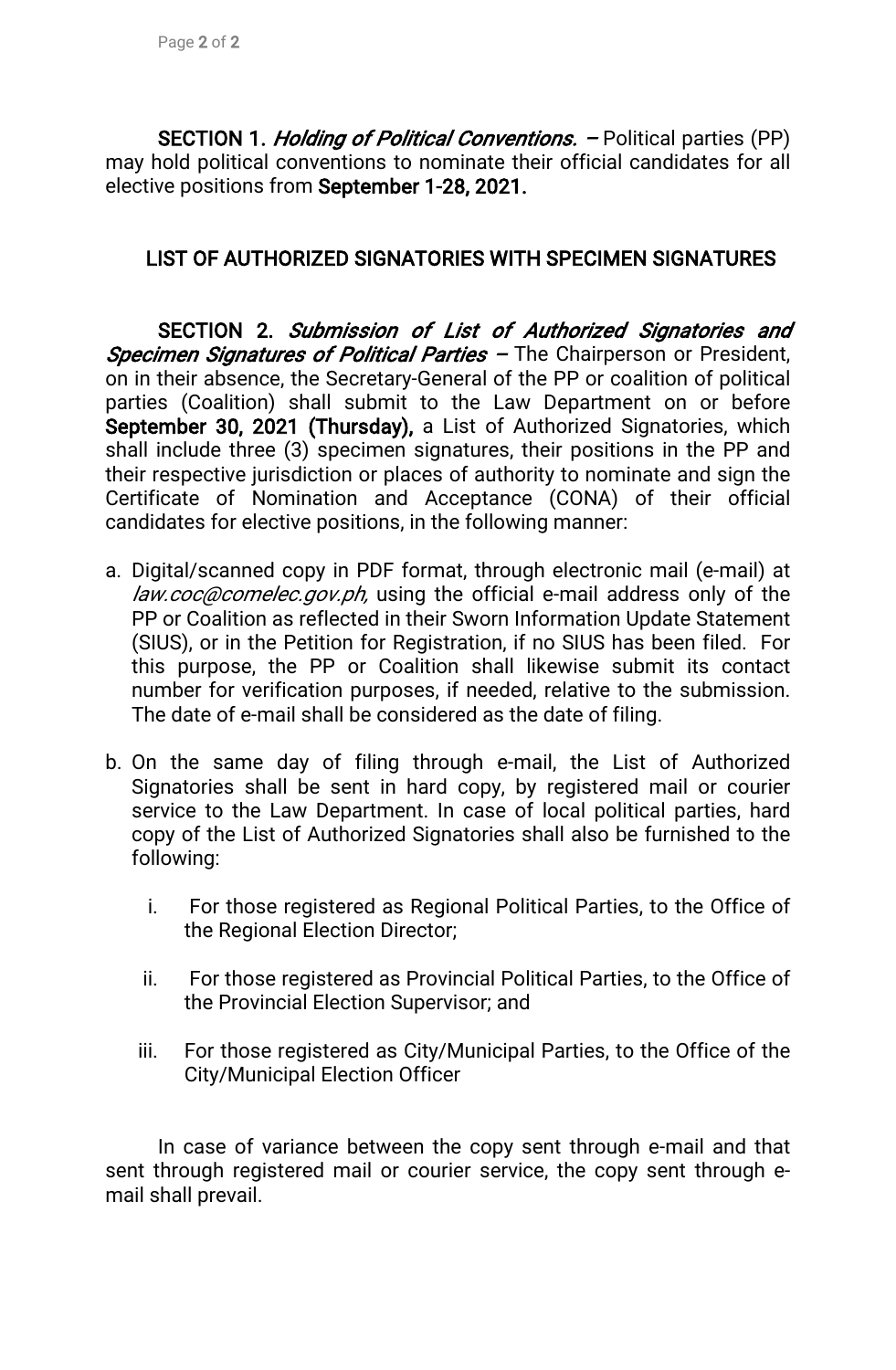Only the List of Authorized Signatories submitted using the official email address of the PP or Coalition, and PP and Coalition with complete contact details in the SIUS/Petition for Registration shall be given due course.

The List of Authorized Signatories submitted by persons other than the Chairperson, President or the Secretary General shall be deemed as not filed.

The PP or Coalition shall provide their registered acronym and its abbreviation in not more than six (6) characters, taking into account the thirty (30)-character limitation of the name to appear on the official ballot of a candidate. If the registered acronym exceeds six (6) characters, the PP or Coalition shall provide their choice of acronym and its abbreviation in not more than six (6) characters for the purpose of the name to appear on the official ballot of candidates. In case of failure to provide the choice of acronym, the Law Department shall *motu proprio* determine the acronym of the PP or Coalition.

Sample form of the List of Authorized Signatories with Specimen Signatures is attached as **Annex "A".** 

SECTION 3. Effect of Failure to Submit List of Authorized Signatories with Specimen Signatures. - Failure to submit the List of Authorized Signatories with Specimen Signatures by the registered PP or Coalition within the stipulated period shall result in the declaration of their nominees as independent candidates.

The submission of the List of Authorized Signatories with Specimen Signatures to other offices of the Commission other than the Law Department shall likewise result in the declaration of their nominees as independent candidates.

## CERTIFICATE OF NOMINATION AND CERTIFICATE OF ACCEPTANCE OF NOMINATION OF PARTY-LIST GROUPS

SECTION 4. Filing of Certificate of Nomination and Certificate of Acceptance of Nomination of Party-list Groups. - The Certificate of Nomination and Certificate of Acceptance of Nomination of a PP, sectoral party, organization or Coalition shall be under oath, filed in five (5) copies in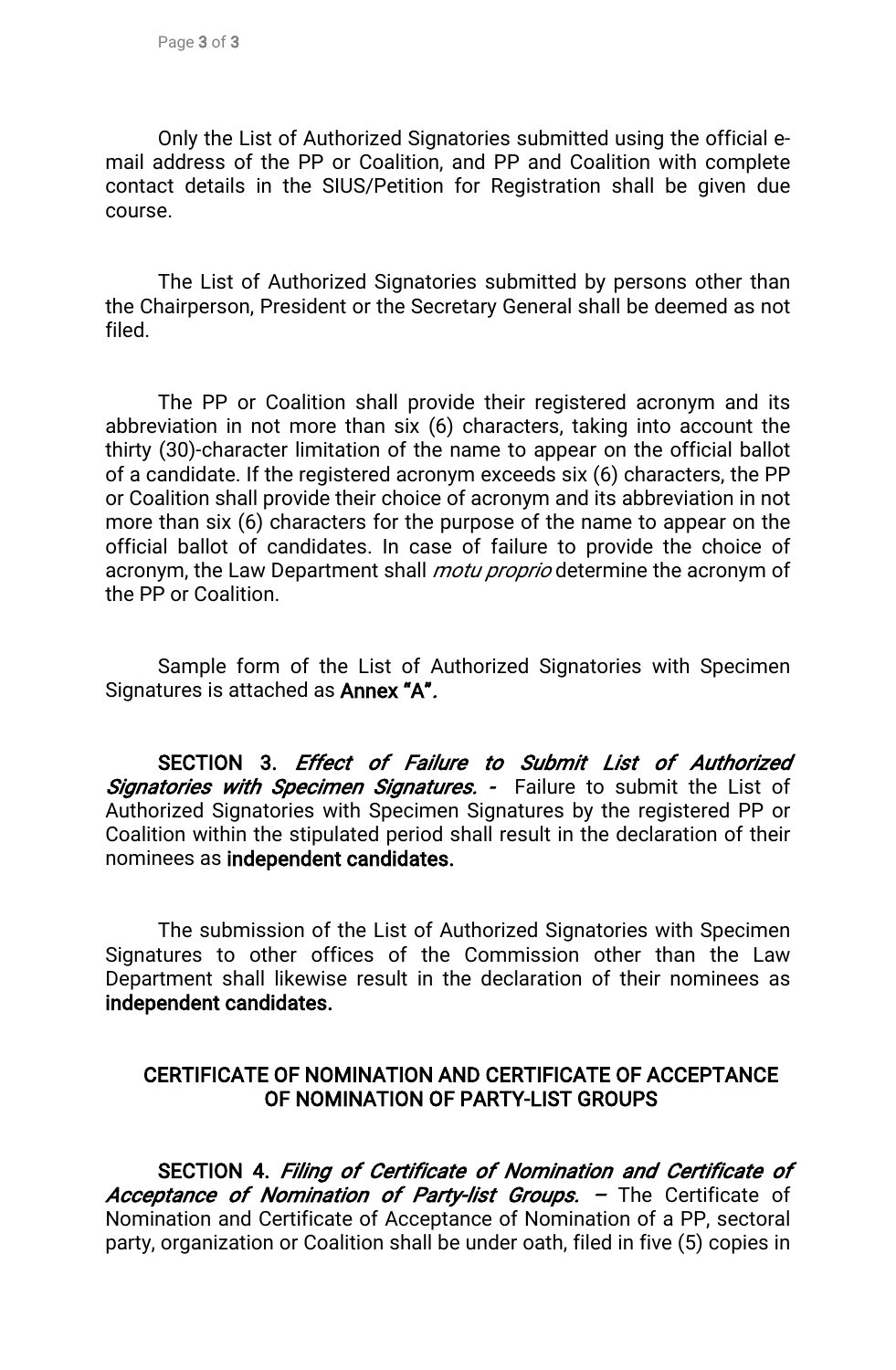the form prescribed by the Commission and to be submitted to the Law Department within the period fixed herein.

The Certificate of Acceptance of Nomination shall be filed simultaneously with the Certificate of Nomination.

SECTION 5. Contents and Form of the Certificate of Nomination. – The Certificate of Nomination of a PP, sectoral party, organization or Coalition shall contain the following:

- a. Name of the PP, sectoral party, organization or Coalition;
- b. Name of the Chairperson/President/Secretary-General of the nominating PP, sectoral party, organization or Coalition;
- c. Name and Address of all the nominees;
- d. A certification that the nominees have all the qualifications and none of the disqualifications provided by law and that they are not candidates for any elective office or have lost in their bid for an elective office in the May 13, 2019 National and Local Elections;
- e. A documentary stamp in the amount of Thirty Pesos (Php30.00);
- f. The signature and attestation under oath, either by the Chairperson, President, Secretary-General or any other duly authorized officer of the nominating PP, sectoral party, organization or Coalition.

Only one documentary stamp is required which shall be attached to the original copy of the Certificate of Nomination. The documentary stamp tax number shall be written on the other copies of the Certificate of Nomination. In case a documentary stamp of P30.00 is unavailable, two (2) documentary stamps of P15.00 shall be attached to the Certificate of Nomination.

The Secretary General and the Chairperson or President of the nominating PP, sectoral party, organization or Coalition shall execute and file with the Law Department, along with the list of nominees and certificates of nomination and acceptance of nomination, an affidavit attesting that the nominees possess all the qualifications and none of the disqualifications provided by law.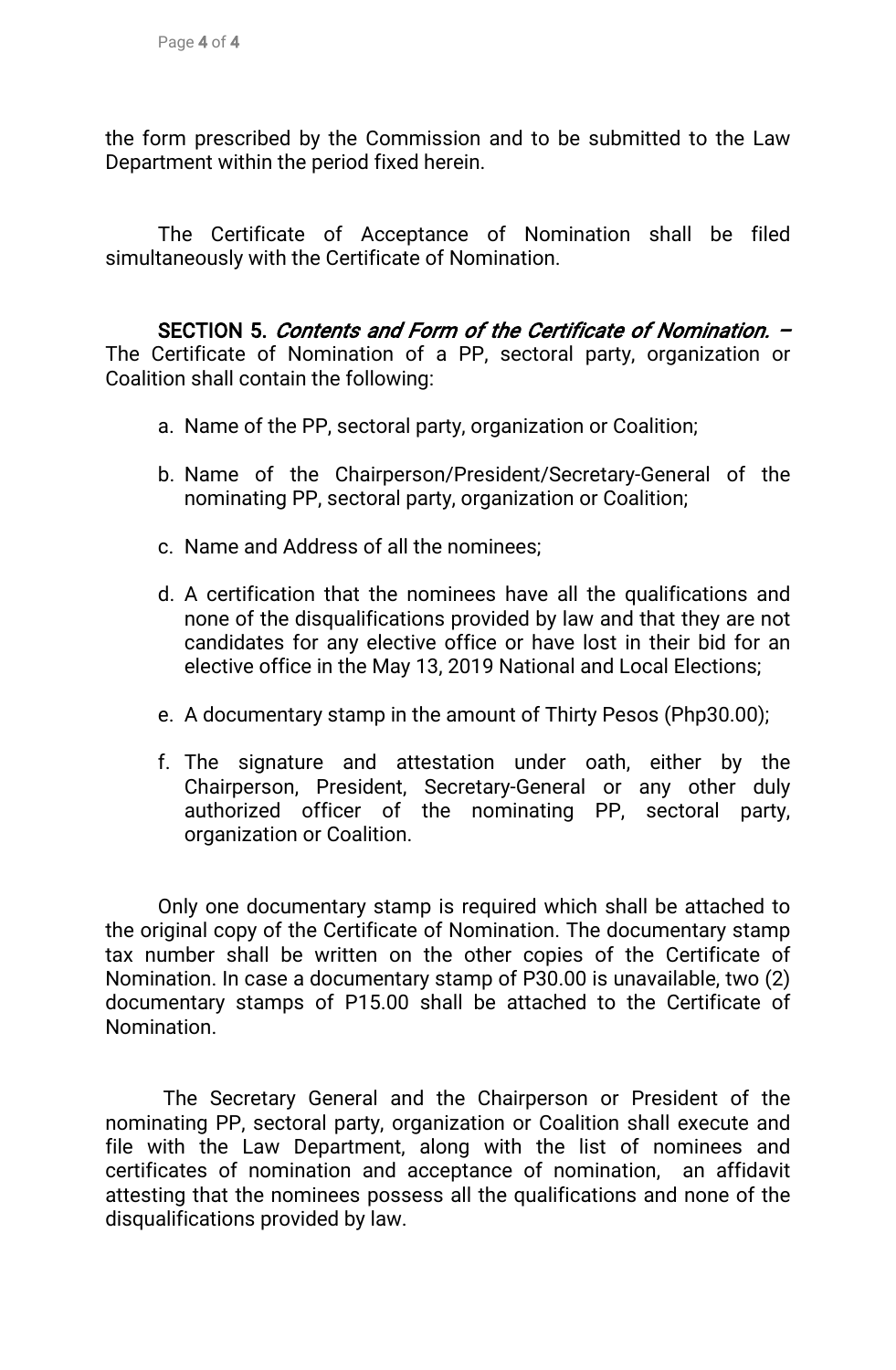A sample form of the Certificate of Nomination is attached as **Annex** "B".

Sample form of the Affidavit of the Secretary-General and the Chairperson or President of the nominating party, sectoral party, organization or Coalition, attesting that the nominees/substitute nominees possess all the qualifications and none of the disqualifications provided by law as required under this Section and in Sections 11 and 12 hereof is attached as Annex "C"

SECTION 6. Contents and Form of Certificate of Acceptance of Nomination of Party-list Groups. - The Certificate of Acceptance of Nomination of a PP, sectoral party, organization or Coalition shall contain the following:

- a. Name of the nominee:
- b. Name of the PP, sectoral party, organization or coalition;
- c. Date and place of birth of the nominee;
- d. Age;
- e.Sex;
- f. Civil Status:
- g. Profession or occupation;
- h. Address or residence;
- i. Contact number:
- j. Number of years residing in the Philippines immediately preceding the election:
- k. That the nominee is a natural-born Filipino citizen;
- I. That the nominee has executed a sworn renunciation of foreign citizenship (if applicable);
- m. That the nominee is not a permanent resident of, or an immigrant to, a foreign country;
- n. That the nominee is eligible for the office for which said nominee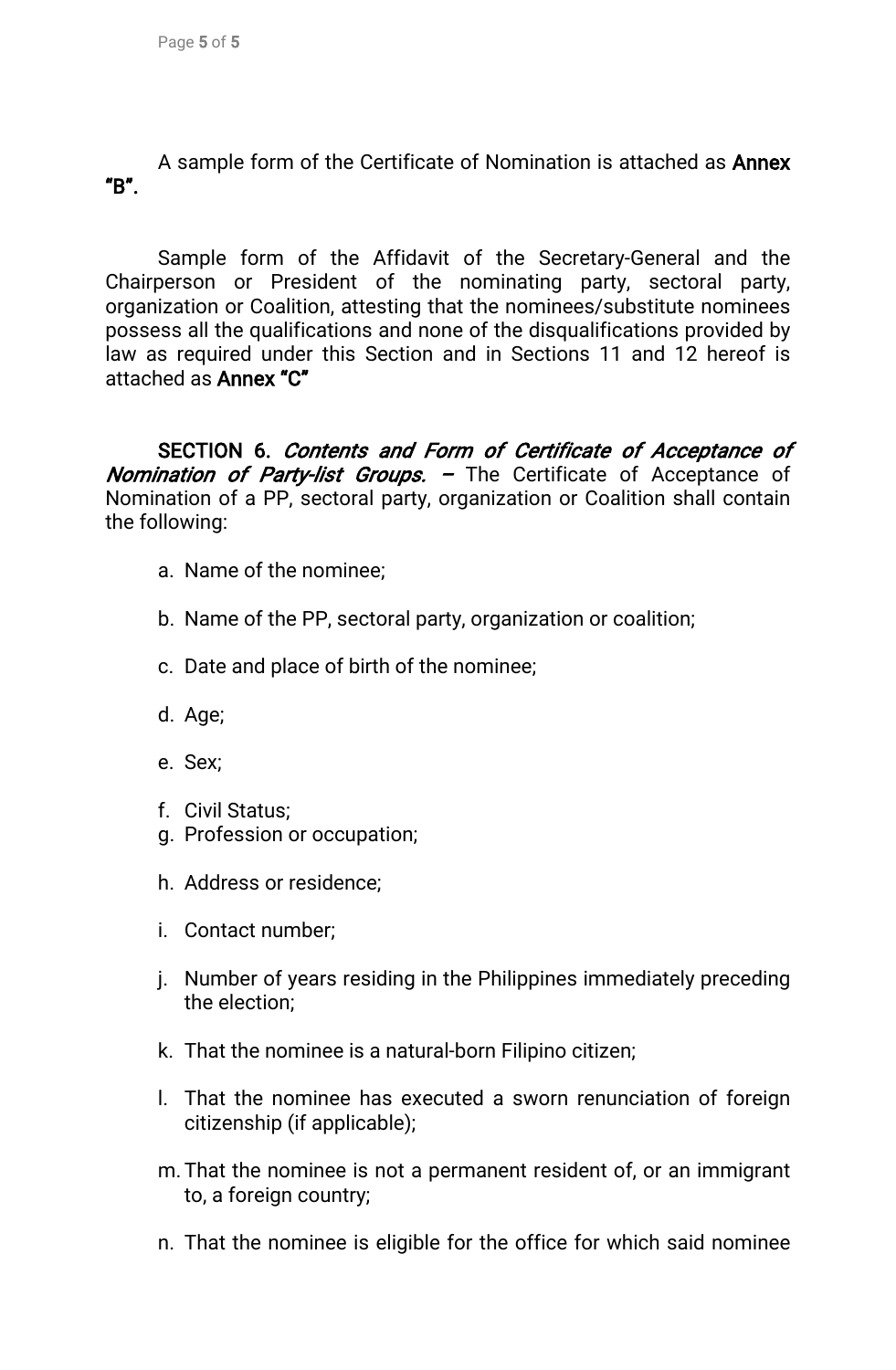is nominated;

- o. That the nominee possesses all the qualifications and none of the disqualifications provided by law;
- p. That the nominee will support and defend the Constitution of the Republic of the Philippines and will maintain true faith and allegiance thereto;
- q. That the nominee will obey the laws, legal orders, decrees, resolutions, rules and regulations promulgated and issued by the duly constituted authorities;
- r. That the nominee gives consent to the Commission to collect, disclose or share, and process the personal data provided for election and other lawful purposes in accordance with the Privacy Notice and as may be authorized by existing laws;
- s. That the nominee assumes the foregoing obligations voluntarily without mental reservation or purpose of evasion;
- t. That the facts stated in the certificate are true and correct to the best of the nominee's personal knowledge;
- u. Original signature of the nominee;
- v. Passport-size photograph of the nominee taken within the last six months;
- w. A documentary stamp in the amount of Thirty Pesos (Php30.00).

Only one documentary stamp is required which shall be attached to the original copy of the Certificate of Acceptance of Nomination. The documentary stamp tax number shall be written on the other copies of the Certificate of Acceptance of Nomination. In case a documentary stamp of P30.00 is unavailable, two (2) documentary stamps of P15.00 shall be attached thereto.

A sample form of the Certificate of Acceptance of Nomination is attached as **Annex "D".** 

SECTION 7. Period and Place for Filing Certificate of Nomination and Certificate of Acceptance of Nomination of Party-list Groups.  $-$  The Certificate of Nomination and Certificate of Acceptance of Nomination of party-list groups shall be filed from October 1 to 8, 2021 (including Saturday and Sunday), from 8:00 AM to 5:00 PM, before the Law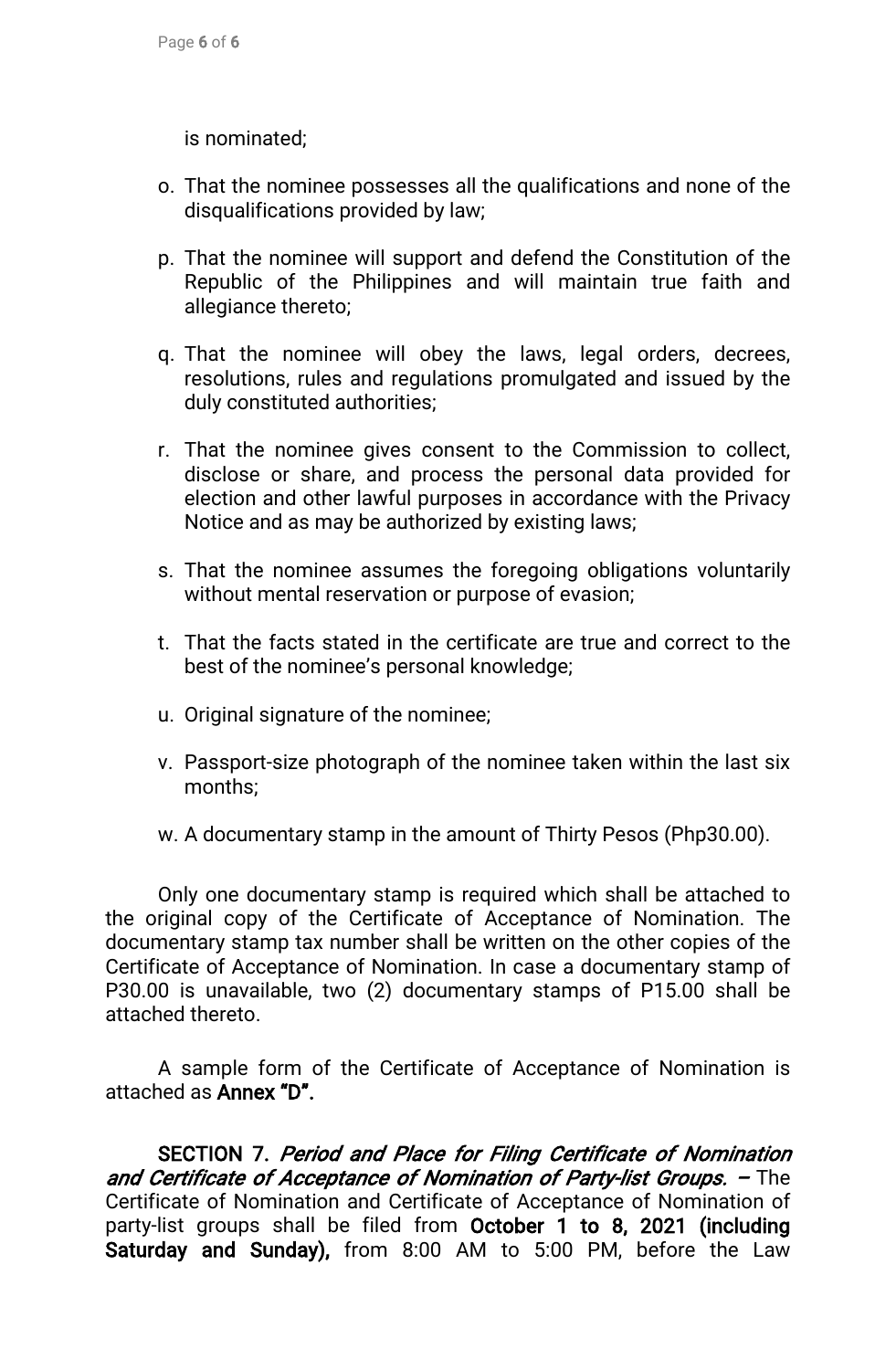Department, copy furnished the Office of the Clerk of the Commission.

The Certificate of Nomination and Certificate of Acceptance of Nomination of party-list groups shall be filed personally by either the Chairperson or President or in their absence, the Secretary General or by any authorized representative of the Nominating PP, sectoral party, organization or Coalition, subject to Sections 41 and 42 hereof.

For this purpose, either the Chairperson, President or Secretary General shall be required to present a duly notarized Secretary's Certificate or any document, showing the formal declaration of the nominating PP, sectoral party, organization or Coalition of the Authority to File the Certificate of Nomination and Certificate of Acceptance of Nomination.

If filed by an authorized representative of the nominating PP, sectoral party, organization or Coalition, the representative shall be required to present along with the notarized Secretary's Certificate, a Sworn Authority to Submit Certificate of Nomination and Certificate of Acceptance of Nomination, containing the original signature of either the Chairperson, President or Secretary General of the nominating PP, sectoral party, organization or Coalition.

The presence of the Nominees of party-list groups during the filing of the Certificate of Nomination and Certificate of Acceptance of Nomination shall not be required.

Sample form of the Sworn Authority to Submit Certificate of Nomination and Certificate of Acceptance of Nomination is attached as Annex"E".

SECTION 8. *Effects of Acceptance of Nomination*. – Any person holding a public appointive office or position, including active members of the Armed Forces of the Philippines (AFP), and other officers and employees in government-owned or-controlled corporations, shall be considered *ipso facto* resigned from the office and must vacate the same at the start of the regular office hours of the day of the filing of the Certificates of Nomination and Acceptance of Nomination.

For purposes of this Section, a public officer holding a public appointive office or position shall be deemed to include private citizens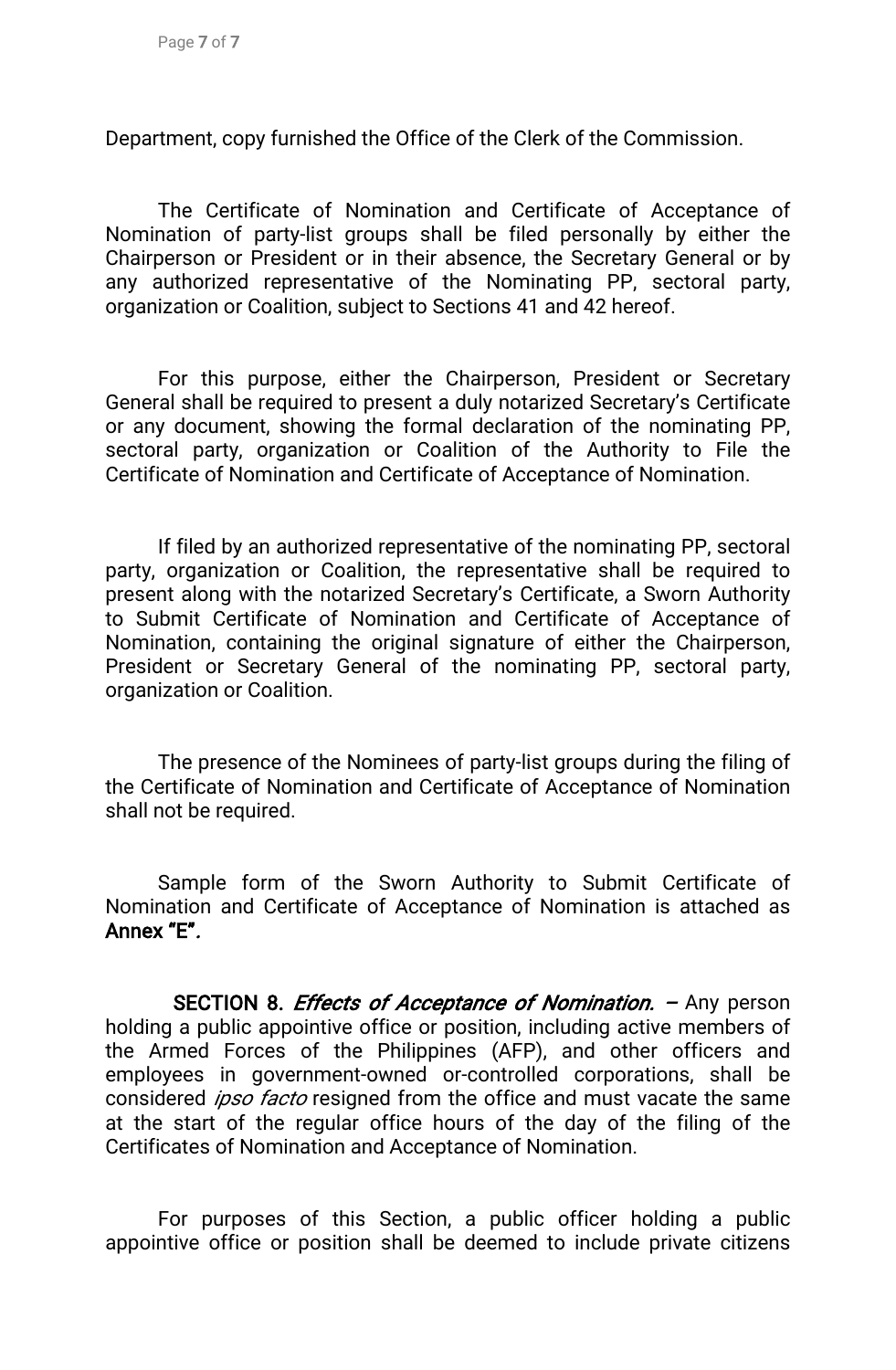appointed to public offices representing the private sector.

SECTION 9. Preparation of the Certified List of Nominees. – The Certified List of Nominees shall be prepared by the Law Department in five (5) copies, not later than October 29, 2021 (Friday).

SECTION 10. Nomination of Party-List Representatives. - A person may be nominated in one (1) list only. Only persons who have given their consent in writing may be named in the list. The list shall not include any candidate for any elective office or a person who has lost his bid for an elective office in the May 13, 2019 National and Local Elections. No change of names or alterations of the order of nominees shall be allowed after the same shall have been submitted to the Commission except in cases where the nominee dies, becomes incapacitated, or there is valid withdrawal and substitution of nominees as provided in the succeeding sections, in which case, the name of the substitute nominee shall be placed last in the list.

SECTION 11. Withdrawal of Nominations and Substitution of Party*list Nominees.*-Withdrawal of nominations and substitution of nominees due to the withdrawal of the acceptance to the nomination shall be in writing and under oath, and filed with the Law Department not later than November 15, 2021 (Monday). Provided that no substitution shall be valid unless the party files with the Law Department a list of its substitute nominees, the certificates of nomination and acceptance of the substitute nominees, and an affidavit executed by the secretary-general and the chairperson or president of the party attesting that the substitute nominees possess all the qualifications and none of the disqualifications provided by law. The name of the substitute nominee shall be placed last in the list. The number of nominees in the new list shall be the same with the number of those previously submitted in the original list.

Within five (5) days from the filing of the list of substitute nominees, the party shall cause the publication of its new and complete list of nominees in two (2) national newspapers of general circulation. The party shall submit proof of publication of its new list of nominees with the Law Department within three (3) days from completion of the said publication. No substitution shall be valid without compliance with the requirements on publication and submission of proof thereof.

A nominee who withdraws his acceptance to the nomination shall not be eligible for re-nomination by the same party or nomination by other parties.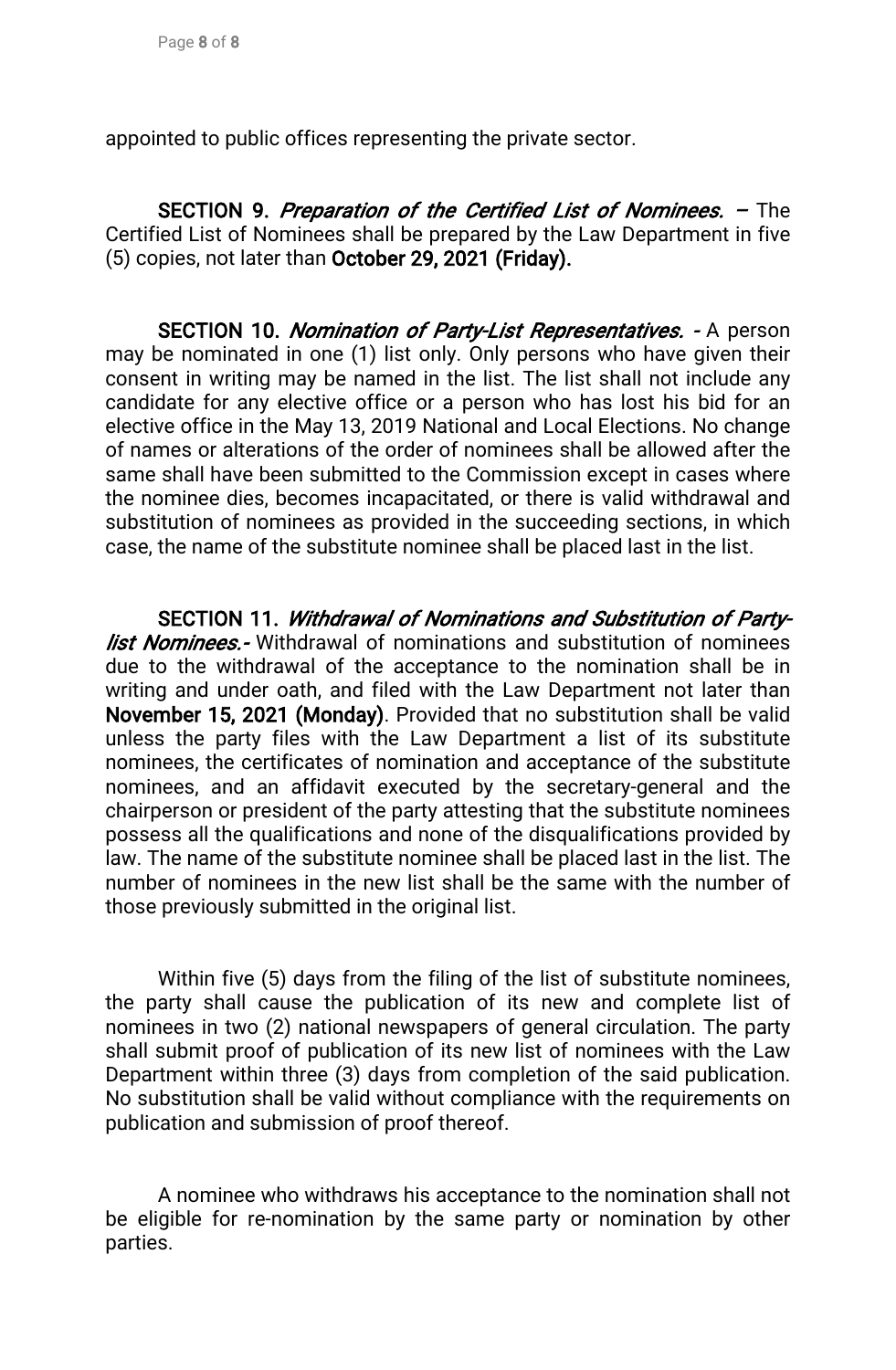SECTION 12. Substitution of Party-list Nominees Due to Death or Incapacity of the Substituted Nominees. - No substitution shall be valid if filed beyond November 15, 2021 unless the list of nominees originally submitted has been exhausted due to death and/or incapacity of the nominees. The party, within ten (10) days from the exhaustion of the original list shall file with the Law Department a list of its substitute nominees, their certificates of nominations and acceptance, and an affidavit executed by the secretary-general and the chairperson or president of the party attesting that the substitute nominees possess all the qualifications and none of the disqualifications provided by law. Provided that substitutions due to the death and/or incapacity of the nominees under this paragraph shall be allowed only up to mid-day of election day.

The party shall cause the publication of its new and complete list of nominees in two (2) national newspapers of general circulation within five (5) days from the filing with the Law Department. The party shall submit proof of publication of its list of substitute nominees with the Law Department within three (3) days from completion of said publication. No substitution shall be valid without compliance with the requirements on publication and submission of proof thereof.

In all cases where a nominee dies or becomes incapacitated, the party shall file with the Law Department within ten (10) days from the fact thereof a notice and proof of such death or incapacity.

## CERTIFICATE OF NOMINATION AND ACCEPTANCE (CONA) OF OFFICIAL CANDIDATES

SECTION 13. Filing of Certificate of Nomination and Acceptance. – The CONA shall be in the form prescribed by the Commission, under oath, filed simultaneously with the Certificate of Candidacy (COC), in five  $(5)$ copies and stamped "received" in the same manner as the COC.

SECTION 14. Contents and Form of Certificate of Nomination and Acceptance. – The CONA of the aspirants of the duly registered PP or Coalition shall contain the following:

a. Name of the PP or Coalition: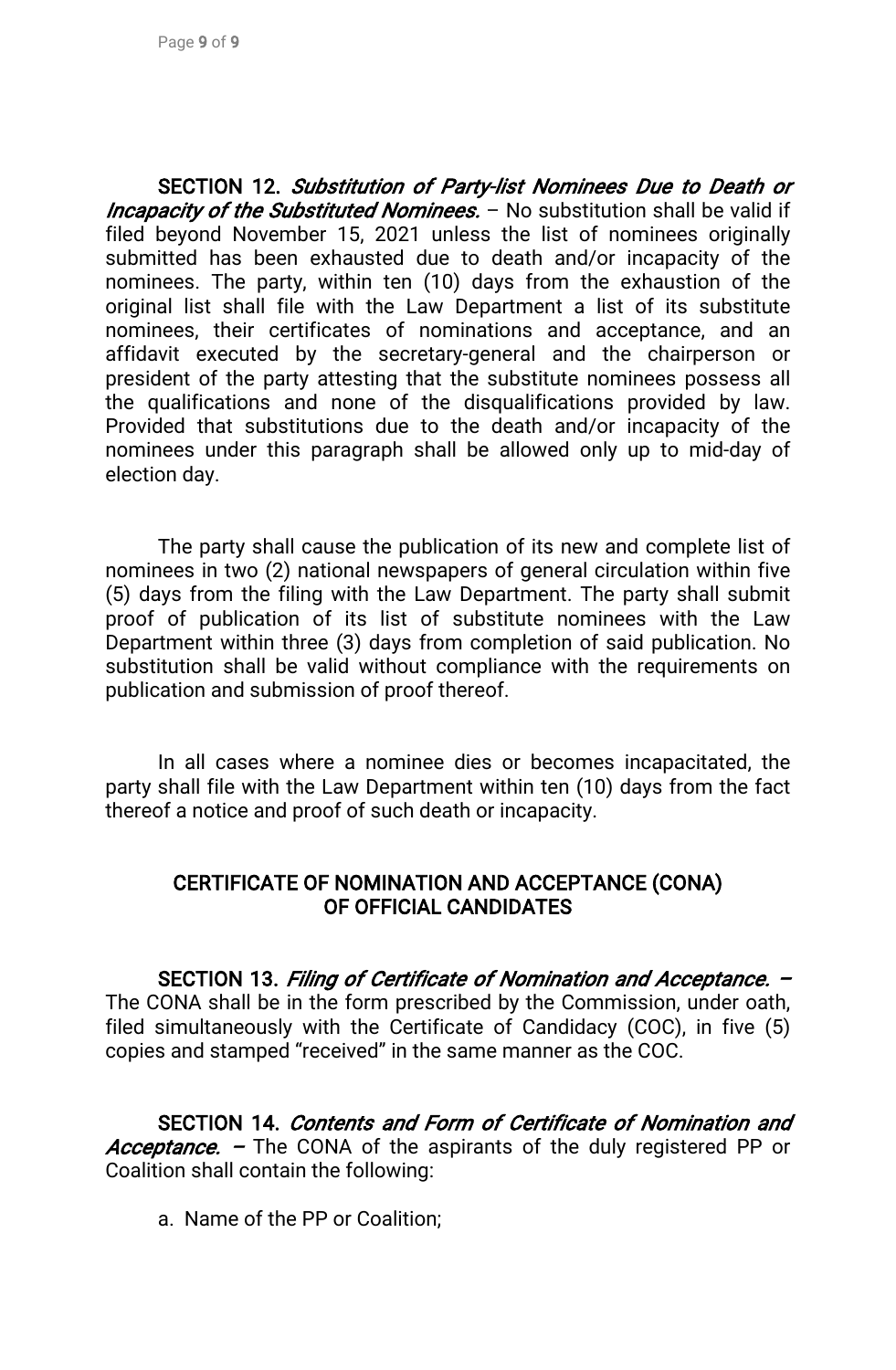- b. Name and original signature of the authorized officer of the nominating party;
- c. Jurisdiction or Place of Authority to sign the CONA of the authorized officer of the nominating party;
- d. Signature of the nominee.

If the aspirant is nominated by a registered PP or Coalition, said aspirant must submit a CONA from the registered PP or Coalition, as the case may be.

A sample form of the CONA is attached as **Annex "F".** 

SECTION 15. Allowed Number of Nominations. - No duly registered PP or Coalition shall be allowed to nominate more than the number of candidates required to be voted for in a particular elective position.

If the PP or Coalition nominated more than the number of candidates required to be voted for in a particular elective position, all of the nominations shall be denied due course by the Commission, and the aspirants shall be declared independent candidates.

# FILING OF CERTIFICATES OF CANDIDACY

SECTION 16. Certificate of Candidacy – No person can run for the position of President, Vice-President, Senator, Member of the House of Representatives or for any Provincial, City or Municipal position, or as a Member of the Parliament of the Bangsamoro Autonomous Region in Muslim Mindanao (BARMM) unless such aspirant accomplishes and files a sworn COC in the form prescribed by the Commission for the position aspired for.

No person shall be eligible to run for more than one office to be filled in the same election.

SECTION 17. Effect of Filing a Certificate of Candidacy for More *than One Office.*  $-$  An aspirant who files a COC for more than one office shall not be eligible for any of them.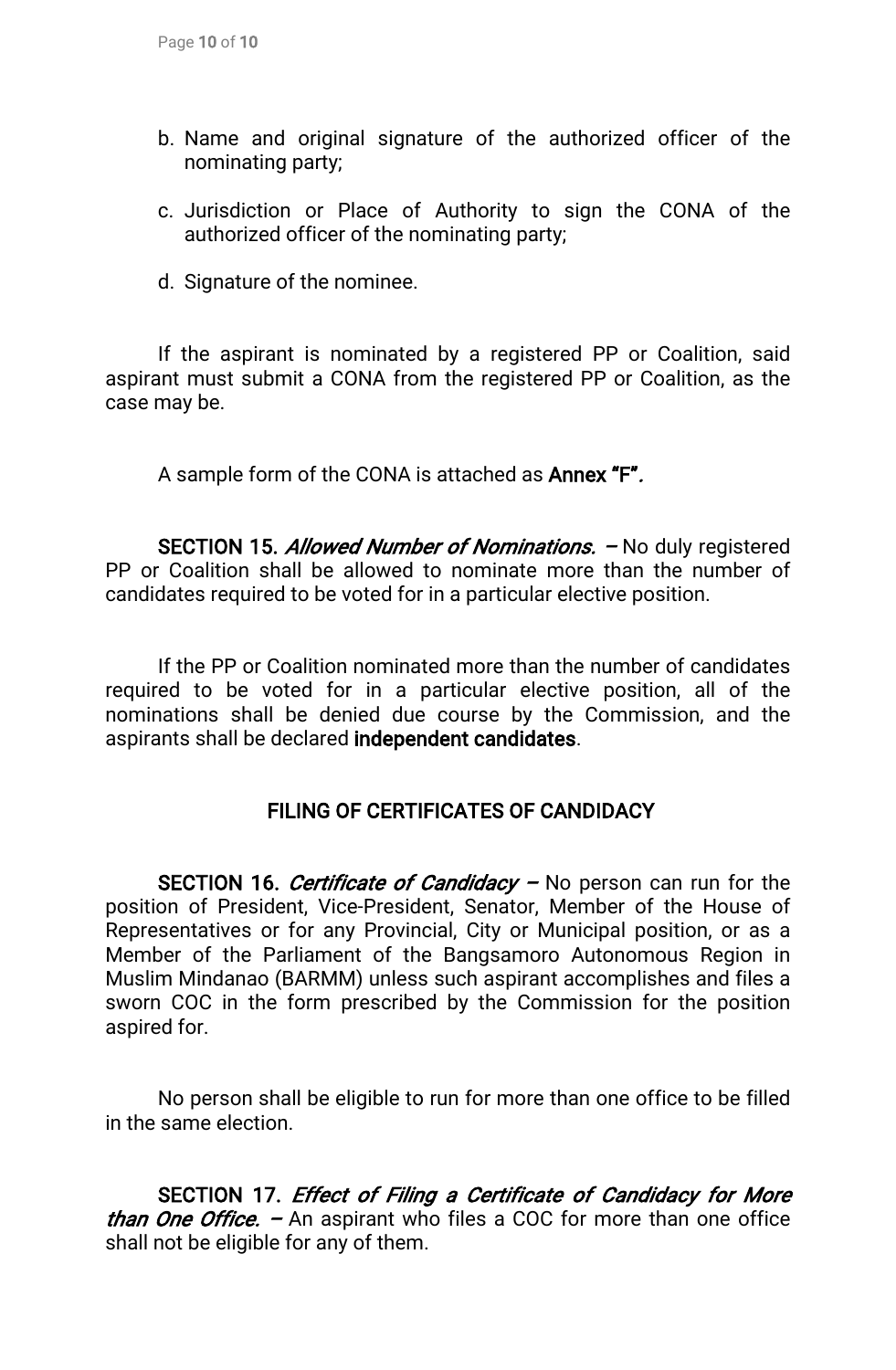However, the aspirant may personally or through an authorized representative, file with the proper Office in accordance with Section 20 hereof, a sworn Statement of Cancellation to maintain the desired office and cancel the COC for the other office or office/s.

SECTION 18. Contents and Form of Statement of Cancellation; if Not Personally Filed. – The Statement of Cancellation shall be under oath and shall state the following:

- a. The date of filing of aspirant's COCs;
- b. The name and consent of the nominating PP or Coalition, if any;
- c. The receiving office that received aspirant's COCs;
- d. The COC for the office/s to be cancelled by the aspirant;
- e. The COC for the desired office to be maintained/retained by the aspirant.

The Statement of Cancellation may be filed by an authorized representative of the aspirant, provided that the authorized representative shall present an Authority to Submit Statement of Cancellation, which must be under oath and containing the original specimen signatures of both the aspirant and the authorized representative.

Sample forms of the Statement of Cancellation and Authority to Submit Statement of Cancellation are attached as Annexes "G" and "G-1", respectively.

SECTION 19. Contents and Form of Certificate of Candidacy. - The COC shall be under oath and shall state:

- a. Office aspired for;
- b. Name of the aspirant;
- c.Age;
- d.Sex;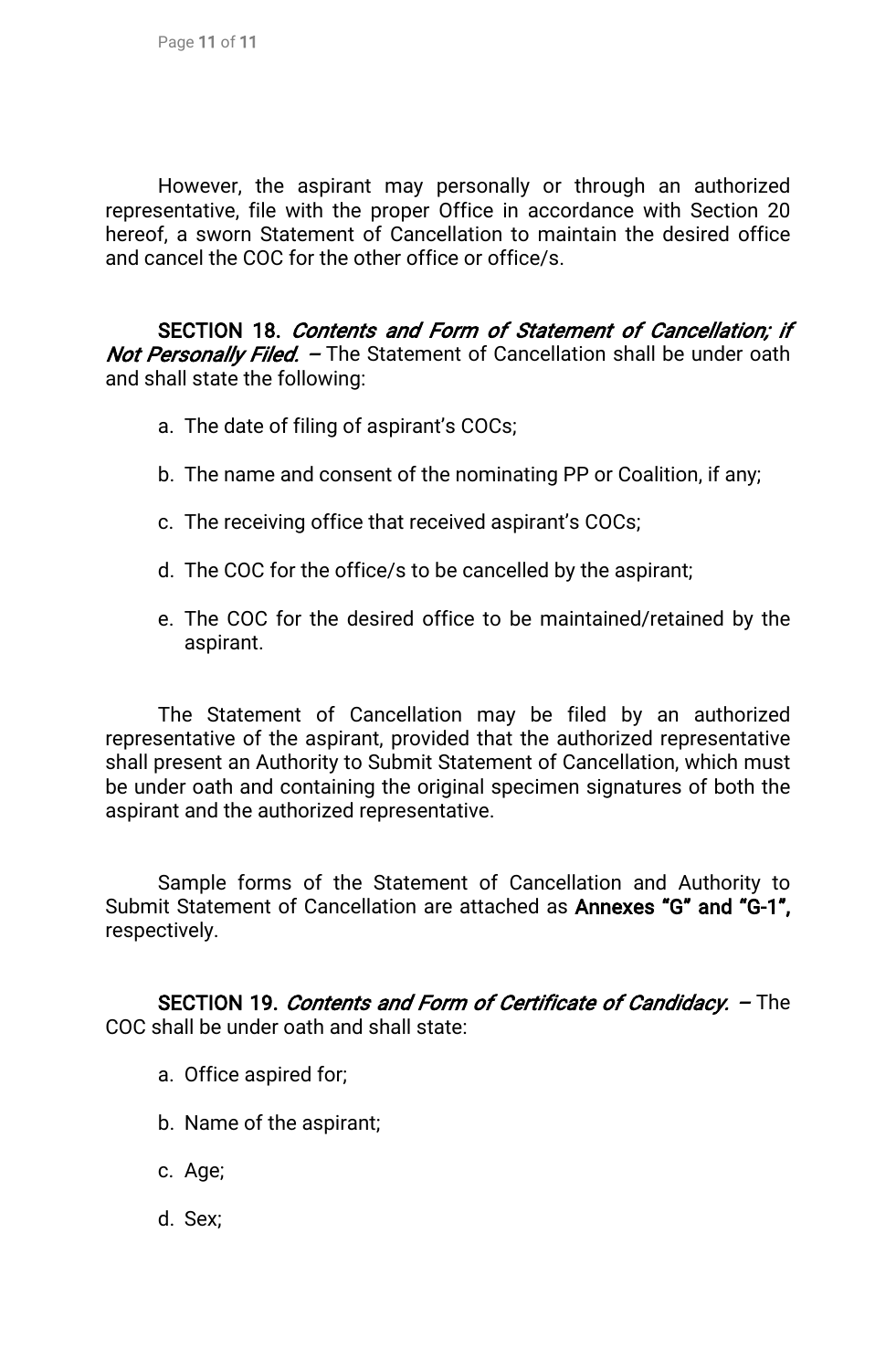- e. Civil Status;
- f. Place and date of birth;
- g. Citizenship, whether natural-born or naturalized;
- h. The duly registered PP or Coalition to which the aspirant belongs, ifany;
- i. If married, the name of the spouse;
- j. Complete address for election purposes;
- k. Residence, giving the exact address and the number of years residing in:
	- i. The Philippines and whenever applicable,
	- ii. The place where the aspirant intends to be elected up to the day before the election;
- I. The barangay, city, municipality and province where the aspirant is a registered voter or will be a registered voter;
- m. Profession or occupation or employment;
- n. That the aspirant is eligible for said office;
- o. That the aspirant is not a permanent resident or an immigrant to a foreign country;
- p. That the aspirant has executed a sworn renunciation of foreign citizenship (if applicable);
- q. That the aspirant will file, with the Commission, within 30 days after Election Day, a full, true and itemized Statement of Contributions and Expenditures (SOCE) in connection with the election;
- r. That the aspirant will support and defend the Constitution of the Republic of the Philippines and will maintain true faith and allegiance thereto;
- s. That the aspirant will obey the laws, legal orders, decrees, resolutions, rules and regulations promulgated and issued by the duly constituted authorities;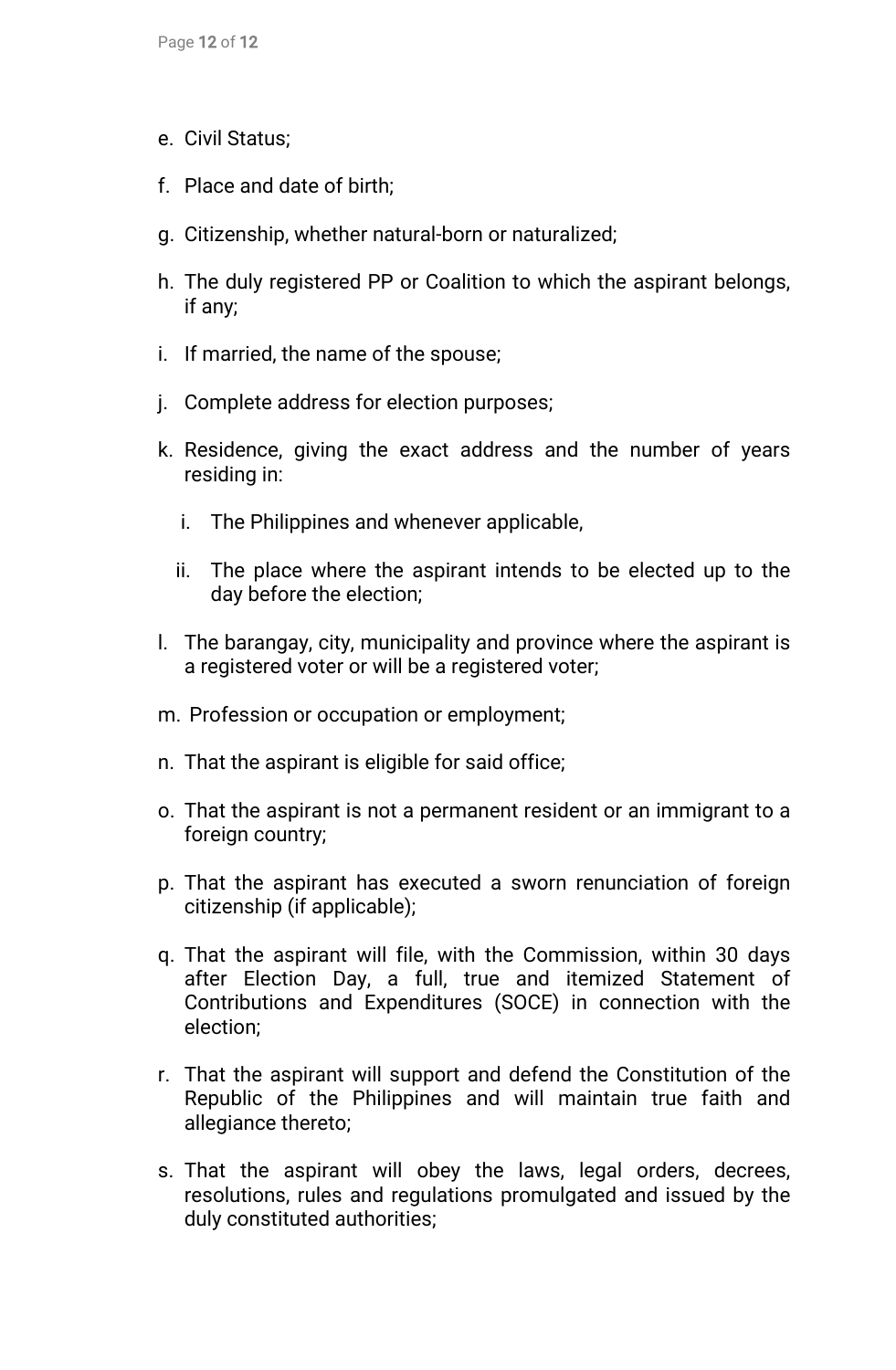- t. That the aspirant assumes the foregoing obligations voluntarily without mental reservation or purpose of evasion;
- u. That the aspirant gives consent to the Commission to collect, disclose or share, and process the personal data provided for election and other lawful purposes in accordance with the Privacy Notice and as may be authorized by existing laws;
- v. That the facts stated in the certificate are true and correct to the best of the aspirant's knowledge; and
- w. Whether the aspirant has been found liable for an offense/s which carries with it the accessory penalty of perpetual disqualification to hold public office, which has become final and executory.

Unless there was an official change of name through a courtapproved proceeding, an aspirant shall use in the COC:  $(i)$  the name registered in the Office of the Local Civil Registrar;  $(ii)$  the name by which such aspirant has been baptized or  $(iii)$  any other name under the provisions of existing law or in the case of a Muslim, a Hadji name after performing the prescribed religious pilgrimage. However, when there are two or more aspirants for an office with the same name and surname, each aspirant, shall need to state a paternal and maternal surname, except the incumbent who may continue to use the name and surname stated in the COC when last elected.

An aspirant may include one nickname or stage name by which aspirant is generally or popularly known in their locality; Provided that, no aspirant shall use the nickname or stage name of another. Only one nickname or stage name shall be considered.

An aspirant shall also affix a passport-size photograph taken within the last six (6) months, and may attach a bio-data and program of government not exceeding one hundred (100) words.

A P30.00 documentary stamp tax shall be attached to the COC. The documentary stamp shall be attached to one (1) of the original copies of the COC and the documentary stamp tax number shall be written on the remaining four (4) copies of the COC. In case a documentary stamp of P30.00 is unavailable, two (2) documentary stamps of P15.00 shall be attached to the COC. The COC shall not be invalidated if all the copies have attached documentary stamps.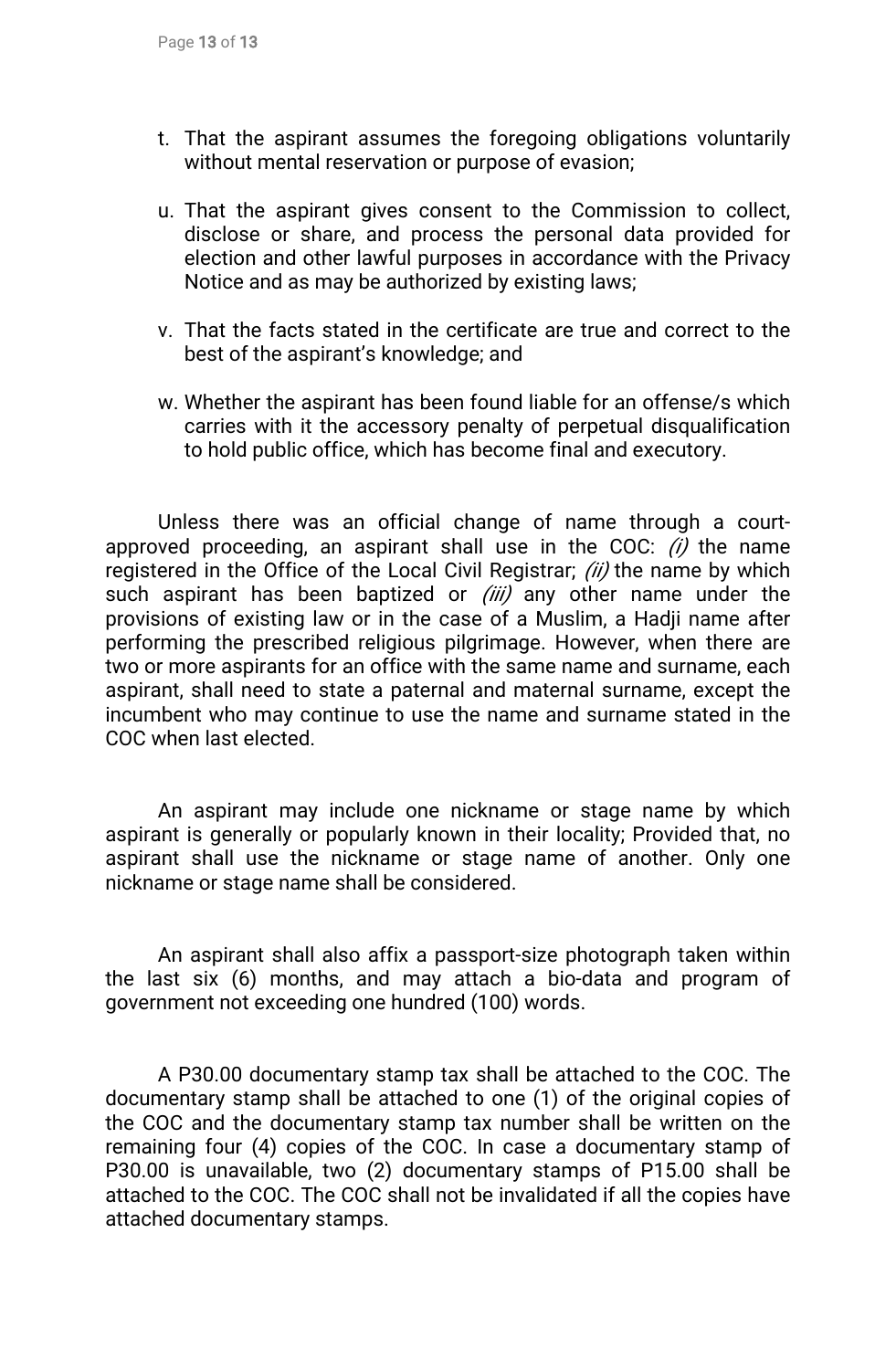Page 14 of 14

The COC shall be sworn to before a Notary Public or any official authorized to administer oath. Employees of the Commission are not authorized to administer oath, even in their capacities as notary public.

In case of discrepancy or inconsistency in the five (5) copies of the COC submitted, the copy in possession of the Law Department shall prevail.

Aspirants must ensure that all items in the COC are filled out completely, both in the front and back pages, in accordance with the instructions stated therein. If in case certain item in the COC is not applicable to the aspirants, they shall write N/A therein.

The forms of the COC are attached as **Annexes "H" to "H-10".** 

SECTION 20. Where to File Certificate of Candidacy. - Depending on the elective positions aspired for, the COC shall be filed simultaneously with the CONA, if applicable, in five (5) copies with the following offices:

| <b>Elective Positions</b>                                                                                                                                 | <b>Where to File</b>                                                                                                       |
|-----------------------------------------------------------------------------------------------------------------------------------------------------------|----------------------------------------------------------------------------------------------------------------------------|
| President, Vice-President, Senator,<br><b>Party-List Representative</b>                                                                                   | Law Department or in any other<br>venue as may be designated by the<br>Commission En Banc                                  |
| Members of the House of<br>Representatives for legislative<br>districts in the National Capital<br>Region (NCR)                                           | Office of the Regional Election<br>Director, NCR                                                                           |
| Members of the House of<br>Representatives for legislative<br>districts in provinces                                                                      | Office of the Provincial Election<br>Supervisor concerned                                                                  |
| Members of the House of<br>Representatives for legislative<br>districts in cities outside the NCR,<br>which comprise one or more<br>legislative districts | Office of the City Election Officer<br>concerned designated for the<br>purpose by the Regional Election<br><b>Director</b> |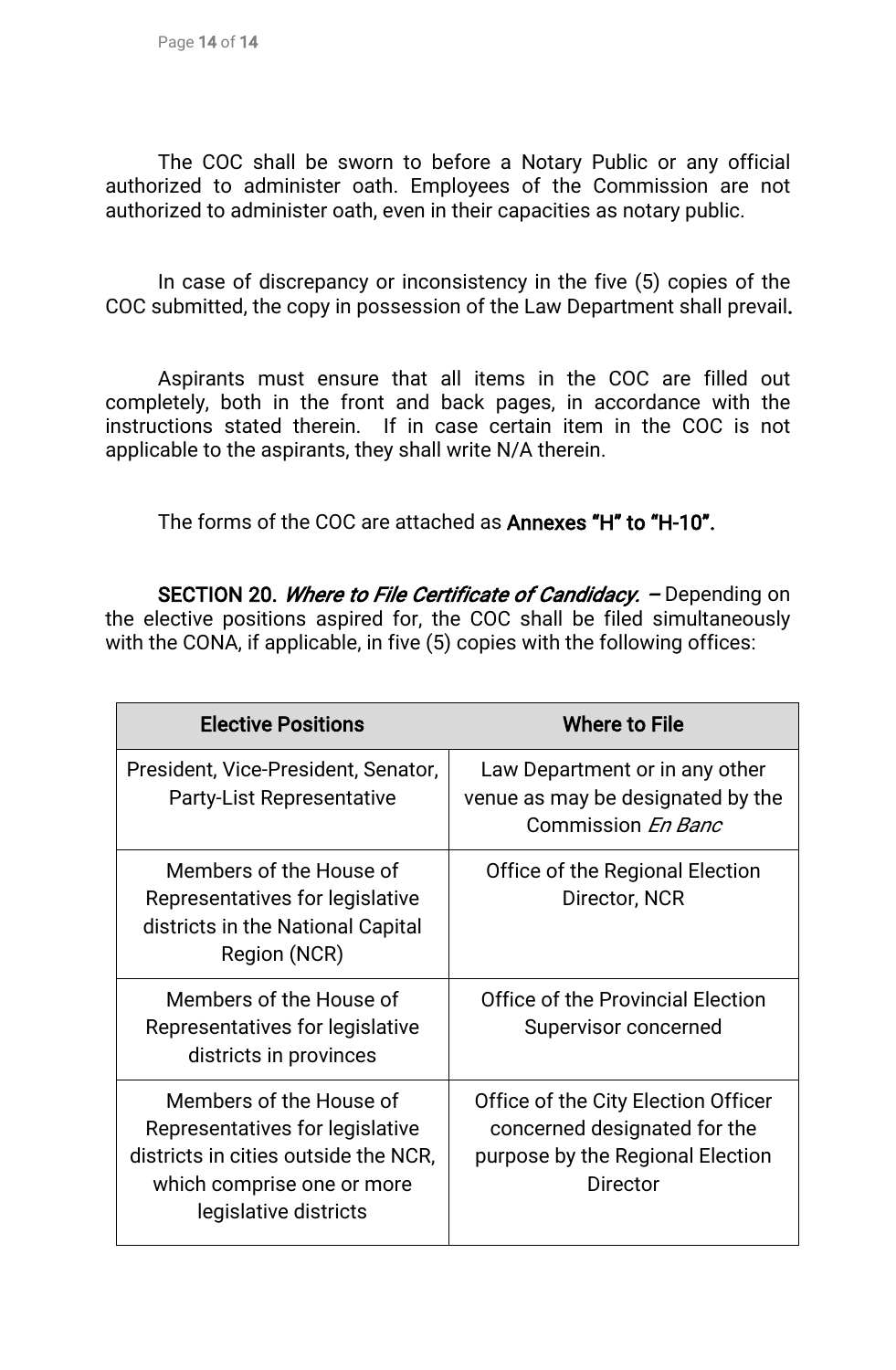|                                                                                                                    | [The Regional Election Director must<br>issue the designation on or before<br>September 20, 2021, copy furnished<br>the Law Department through the<br>fastest means available.]       |
|--------------------------------------------------------------------------------------------------------------------|---------------------------------------------------------------------------------------------------------------------------------------------------------------------------------------|
| Governor, Vice-Governor, Member,<br>Sangguniang Panlalawigan                                                       | <b>Office of the Provincial Election</b><br>Supervisor                                                                                                                                |
| Mayor, Vice-Mayor                                                                                                  | Office of the City Election Officer<br>concerned designated for the<br>purpose by the Regional Election<br><b>Director</b>                                                            |
| in cities with more than one<br><b>Election Officer</b>                                                            | <b>The Regional Election Director must</b><br>issue the designation on or before<br>September 20, 2021, copy furnished<br>the Law Department through the<br>fastest means available.] |
| Member, Sangguniang<br>Panlungsod<br>in cities with more than one<br><b>Election Officer</b>                       | Office of the City Election Officer of<br>the district concerned                                                                                                                      |
| Mayor, Vice Mayor, Member,<br><b>Sangguniang Panlungsod</b><br>in cities with only one (1)<br>legislative district | Office of the City Election Officer                                                                                                                                                   |
| <b>Municipal Mayor, Municipal Vice-</b><br>Mayor, Member, Sangguniang<br>Bayan                                     | Office of the Municipal Election<br><b>Officer</b>                                                                                                                                    |
| Members of the Parliament of the<br><b>BARMM</b>                                                                   | Office of the Regional Election<br>Director (Cotabato City, Marawi City<br>and Zamboanga City)                                                                                        |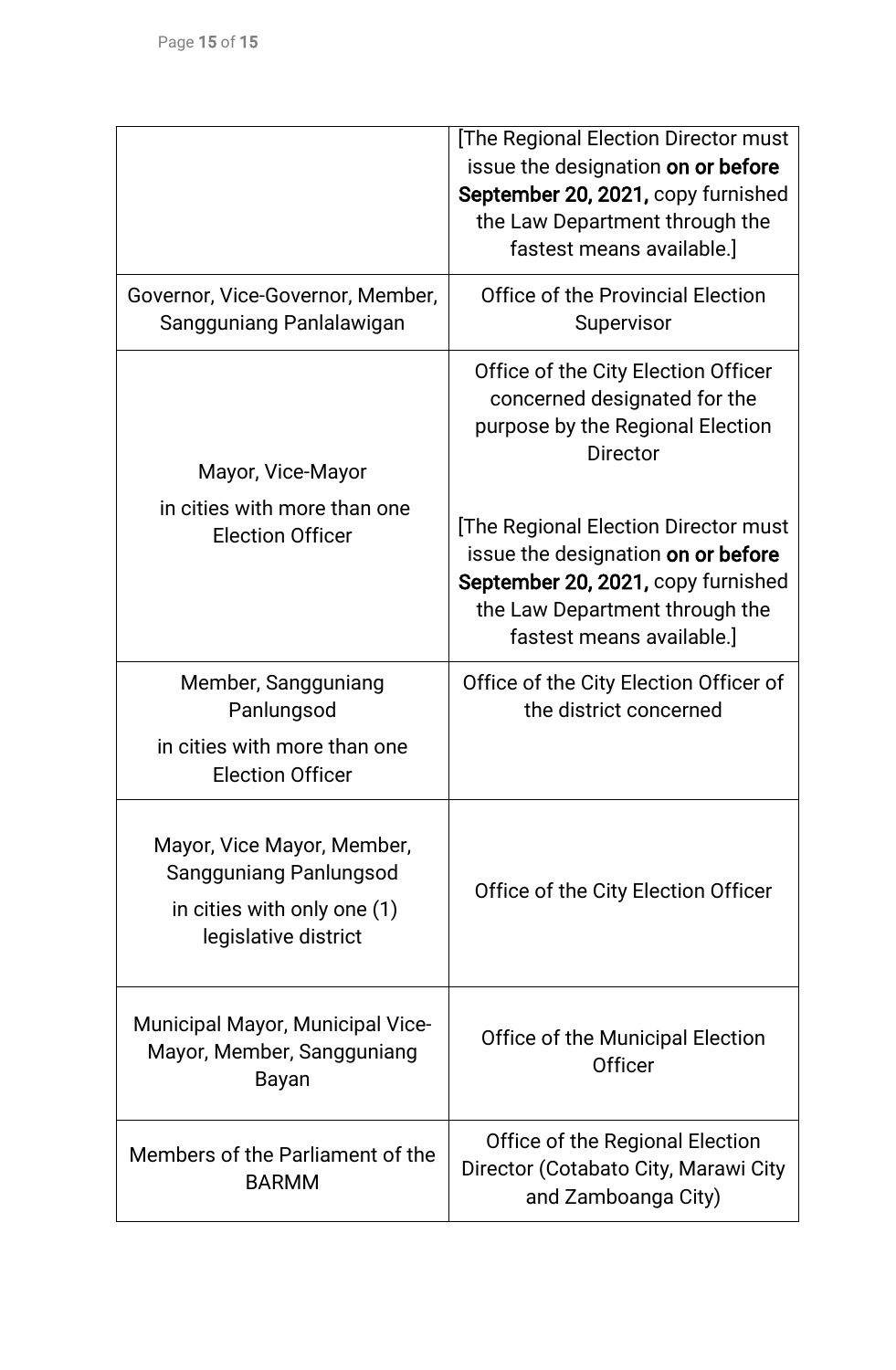Any COC filed with the incorrect office shall be deemed as not filed.

The COC shall be filed by the aspirant personally or through an authorized representative with a sworn and signed Authority to File the COC.

No COC filed by mail, electronic mail, telegram or facsimile shall be accepted.

The filing of the COC of a substitute aspirant, in case of valid substitution, shall be filed in accordance with Section 40 hereof.

No filing fee shall be imposed for the filing of the COC.

A sample form of the Authority to File COC is attached as **Annex "I".** 

SECTION 21. Authority to Transfer Venue for the Filing of COC. - If the designated venue for the filing of COC as provided in Section 20 hereof is not suitable based on the Inter-Agency Task Force for the Management of Emerging Infectious Diseases (IATF-EID) Guidelines on COVID19 health and safety protocols, the head of the Receiving Office may request for transfer of venue, not later than September 1, 2021 (Wednesday), with the following offices having jurisdiction over the said receiving office concerned:

| <b>Receiving Office</b>                                                        | <b>Where to File</b>                  |
|--------------------------------------------------------------------------------|---------------------------------------|
| Office of the Election Officer                                                 | <b>Provincial Election Supervisor</b> |
| Office of the Election Officer in the<br>NCR, Davao City and Zamboanga<br>City | <b>Regional Election Director</b>     |
| <b>Office of the Provincial Election</b><br>Supervisor                         | <b>Regional Election Director</b>     |
| Office of the Regional Election<br>Director of the BARMM                       | Office of Executive Director          |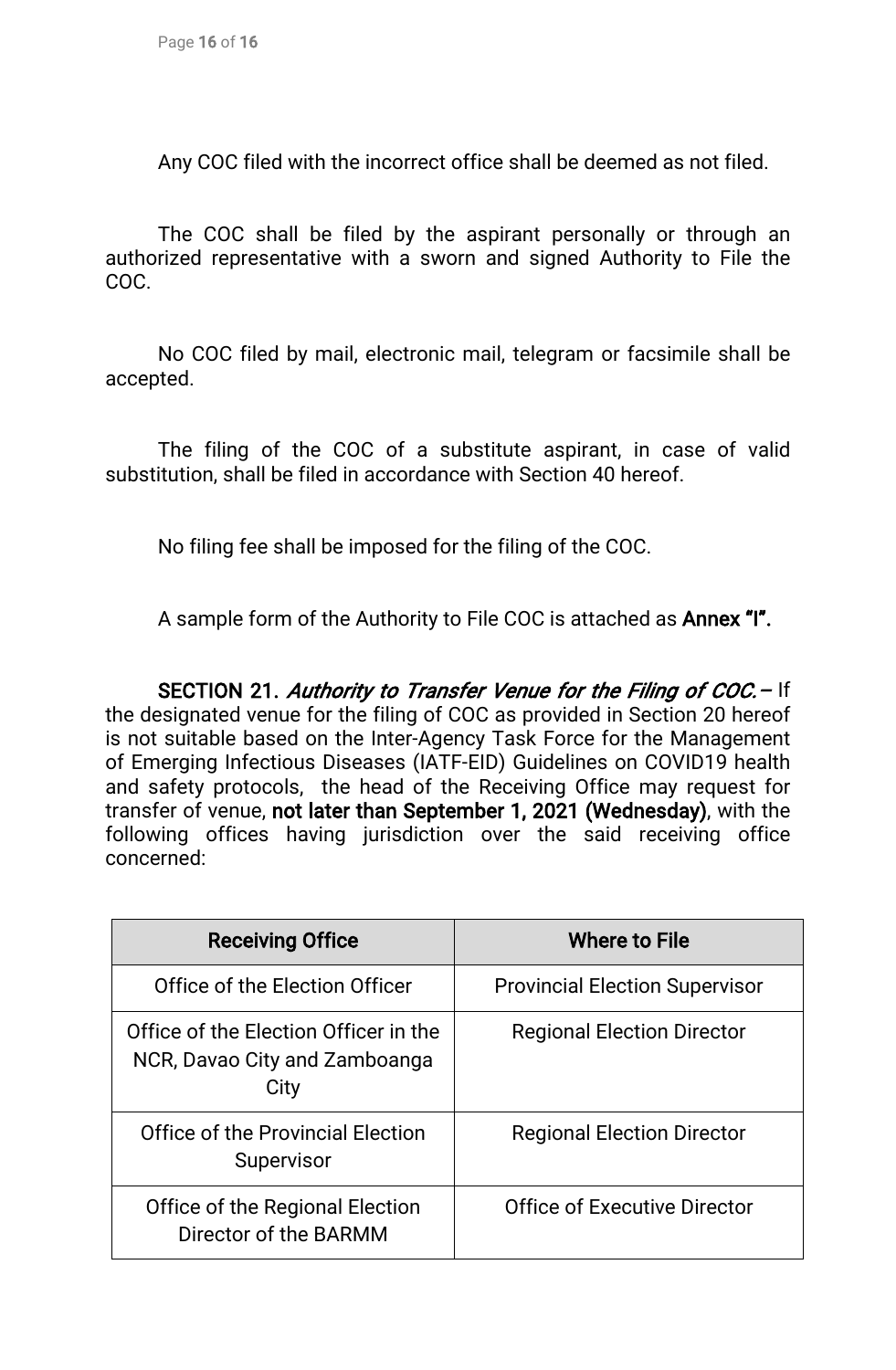The Provincial Election Supervisor, Regional Election Director or the Executive Director, as the case may be, shall approve or disapprove the request within three (3) days from the filing of the request for transfer of venue for the filing of COC.

The decision of the Provincial Election Supervisor, Regional Election Director or the Executive Director, as the case may be, shall be final and executory unless a timely opposition is filed. All approved request for transfer of venue for the filing of COC shall be posted immediately in the bulletin board of the receiving office concerned.

SECTION 22. Opposition to the Transfer of Venue for the Filing of COC. - Any registered voter may, within three (3) days from the approval of the request for the transfer of venue for the filing of COC, file an Opposition with the Provincial Election Supervisor, Regional Election Director or the Executive Director who issued such approval.

The Opposition shall be decided by the Provincial Election Supervisor, Regional Election Director or the Executive Director within three (3) days from filing. The decision shall be final and executory, and shall be posted in the bulletin board of the receiving office concerned.

SECTION 23. Requirements for the Transfer of Venue for the Filing of COC. – The venue where the the filing of COC may be transferred shall be located in a public building or if none is available, in a private building, provided that either must not be owned, leased, or occupied by any incumbent official or any person who is related to any incumbent official within the fourth civil degree of consanguinity or affinity, or any officer of the government or leader of any political party, group or faction, nor in any building or surrounding premises under the actual control of a private entity, political party or religious organization.

The venue must be, as far as practicable, of sufficient size to admit and comfortably accommodate a reasonable number of aspirants at one time. The venue for the filing of COC shall be located within the territory or jurisdiction of the receiving office as centrally as possible, and whenever possible, such location shall be along a public road.

The venue for the filing of COC shall not be located within the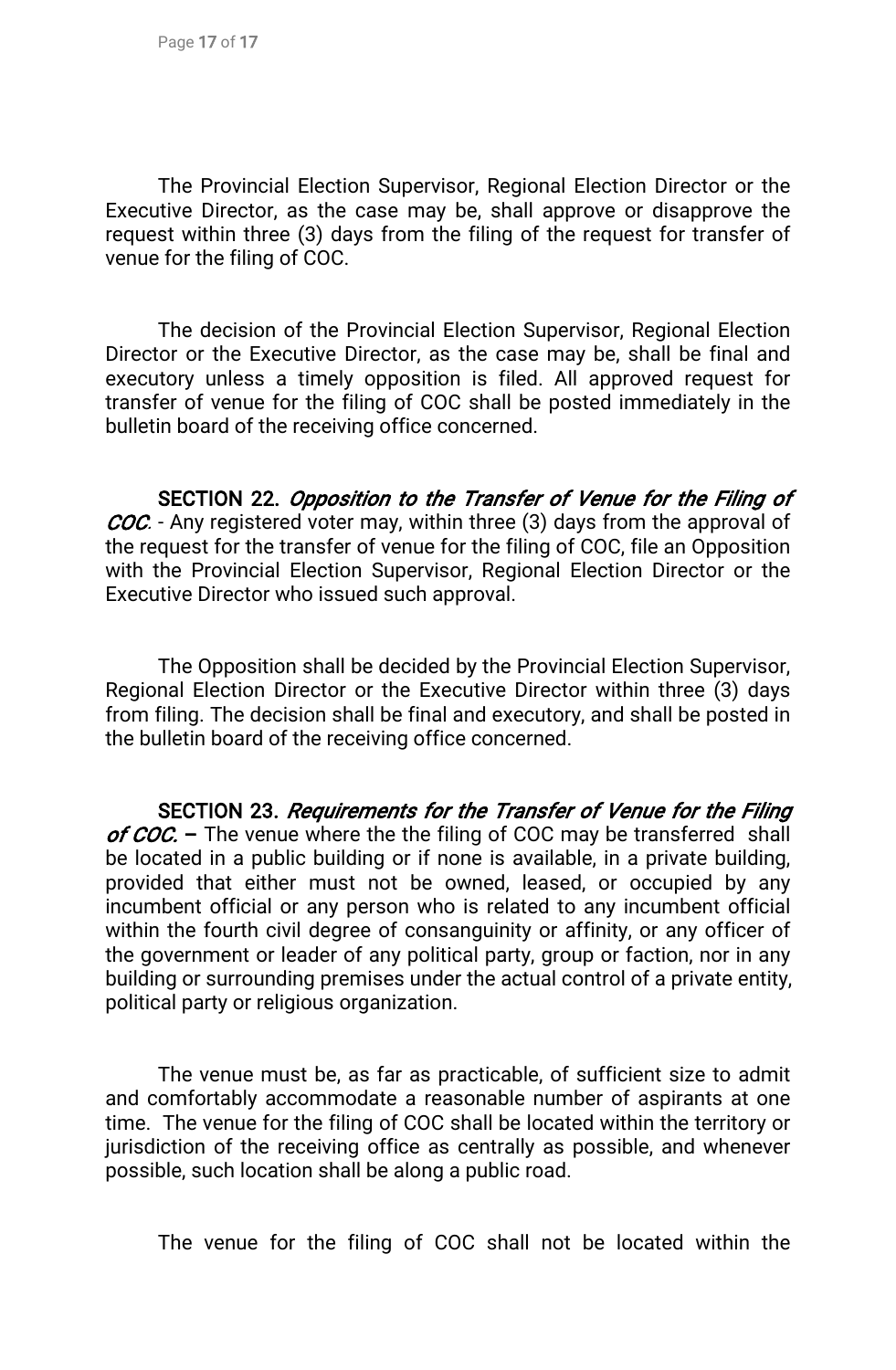perimeter of or inside a military or police camp or reservation or within a prison compound.

SECTION 24. Period for Filing of Certificates of Candidacy. - The COC shall be filed on October 1 to 8, 2021 (including Saturday and Sunday), from 8:00 AM to 5:00 PM.

If at 4:45 PM of the last day of filing of the COC, there are still aspirants inside the designated queuing area intending to file their respective COCs, the Receiving Officer shall:

- a. Prepare a complete list, containing the names of the aspirants inside the designated queuing area;
- b. The names of the aspirants shall be consecutively numbered, indicating therein the time of listing. The aspirants' names shall only be listed if their COCs are complete;
- c. Announce the names of the aspirants, in the order in which they are listed.

Once name is called, the aspirant shall proceed with the filing of COC. Failure to appear when name is called shall authorize the Receiving Officer to refuse acceptance of the COC.

The same procedure shall be observed if at 5:00 PM of the last day of filing of the COC, there are still aspirants inside and within thirty  $(30)$ meters from the designated queuing area.

Only the COCs of those whose names were listed by the Receiving Officer shall be accepted.

A COC filed in accordance with this procedure shall be stamped "received" at the time it is actually filed and shall be deemed filed on time.

An incomplete COC shall not be accepted and shall not be stamped "received" on time even when the aspirant is present and waiting to be called. A COC shall be deemed incomplete in the following instances: no documentary stamp attached, no signature of the aspirant, not notarized COC, no signature of the notary public, incomplete address, no photograph, not completely filled out COC.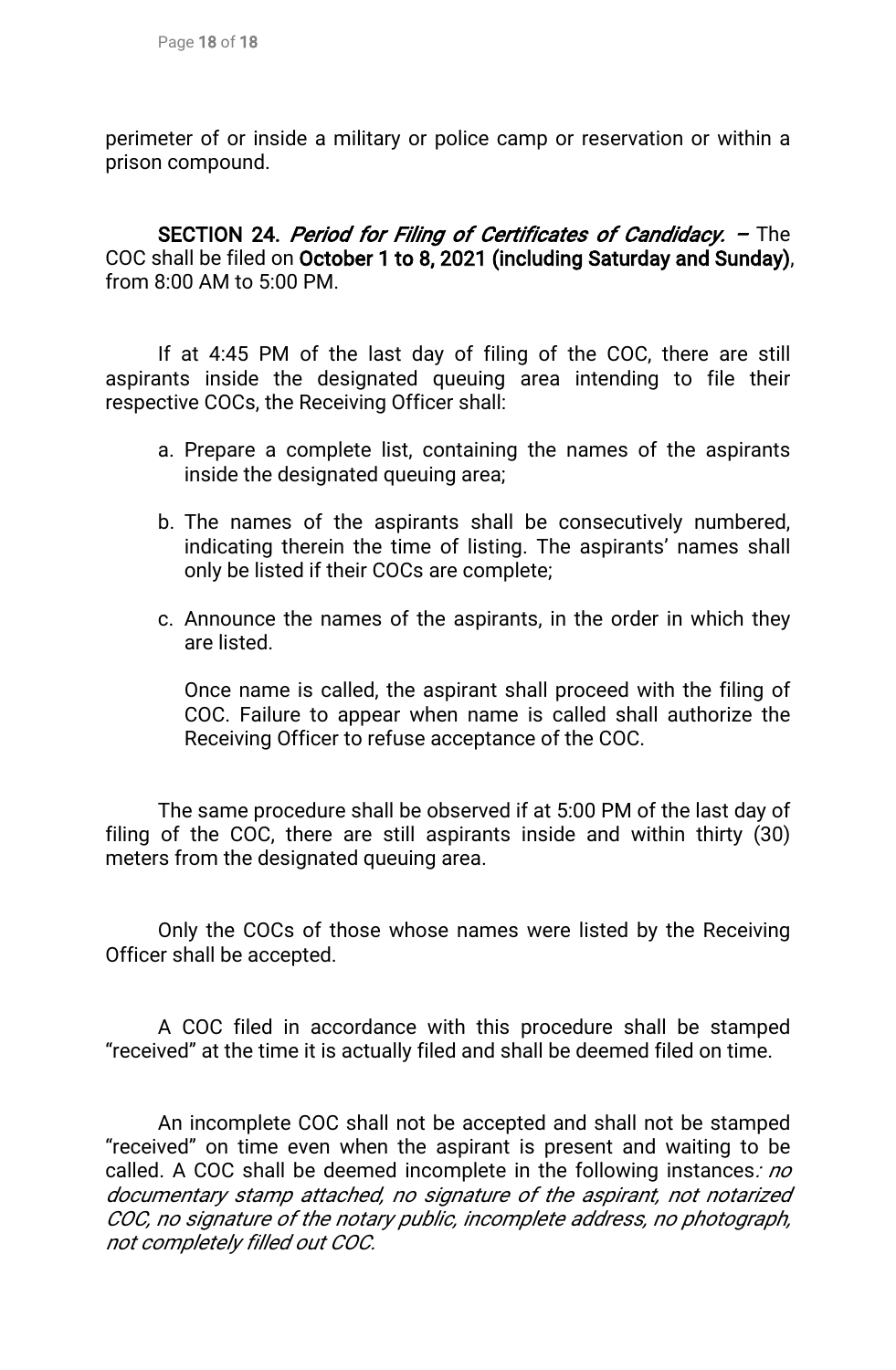The Receiving Officer concerned shall submit to the Law Department, via electronic mail at law.coc@comelec.gov.ph on October 9, 2021(Saturday), a report on the list of those aspirants whose COCs were not received, giving the reasons therefor, and date it is presented for filing. The Receiving Officer who fails to submit the report on October 9, 2021 shall be directed to file a written explanation to the Law Department, for the latter's appropriate action.

Sample forms of the Record/List containing the details of the aspirants in the queuing area of October 8, 2021 are attached as **Annexes** "J"and"J-1".

Sample form of the Report on Non-Receipt of COC is attached as Annex "K".

SECTION 25. Aspirant's Name to Appear on the Official Ballot, **Contents.** – The name to appear on the official ballot of the aspirant shall contain the following in such order: Aspirant's-

- a. Surname;
- b. First name OR Nickname/Stage name; and
- c. Acronym of the PP or Coalition. If not a member of PP or Coalition, IND for independent.

The aspirants may use either their name or nickname/stage name, whichever they prefer, together with their surname and acronym of the PP of Coalition or IND for independent.

The Name to Appear on the Official Ballot shall not exceed thirty (30) characters. The count of the 30-character limitation includes spaces, letters, numbers and punctuations.

Example: a. For male aspirant:

| <u>Reyes</u> | Juan Manuel | Mike     | Santos |
|--------------|-------------|----------|--------|
| Surname      | First Name  | Nickname | Middle |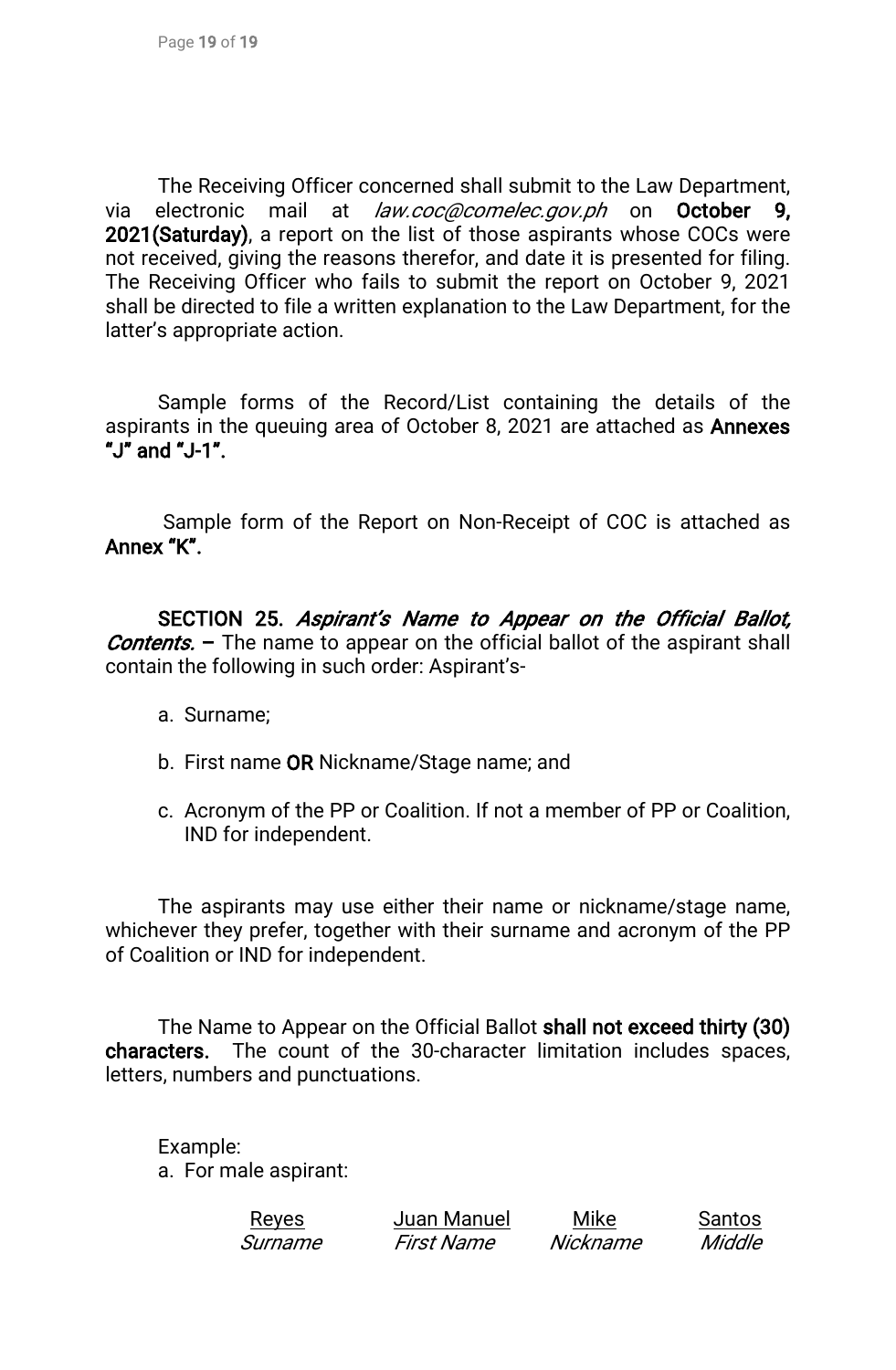Name

| Use of <b>name</b>     | Reyes, Juan Manuel (PP) |
|------------------------|-------------------------|
| Use of <b>nickname</b> | Reyes, Mike (PP)        |

b. For single female aspirant:

| Dela Cruz | Ma Juana          | Jane     | <b>Torres</b> |
|-----------|-------------------|----------|---------------|
| Surname   | <b>First Name</b> | Nickname | Middle        |
|           |                   |          | Name          |

| $^\shortparallel$ Use of $\boldsymbol{\mathsf{name}}$ . | Dela Cruz, Ma Juana (PP) |
|---------------------------------------------------------|--------------------------|
| Use of <b>nickname</b>                                  | Dela Cruz, Jane (PP)     |

c. For married female aspirant:

| Dela Cruz-Reyes | Ma Juana   | Mary     | <b>Torres</b> |
|-----------------|------------|----------|---------------|
| Surname         | First Name | Nickname | Middle        |
|                 |            |          | Name          |
|                 |            |          |               |

| $\vert$ Use of <b>name</b> | Dela Cruz-Reyes, Ma Juana<br>(PP) |
|----------------------------|-----------------------------------|
| Use of nickname            | Dela Cruz-Reyes, Mary (PP)        |

SECTION 26. Name to Appear on the Official Ballot of Married Female Aspirants. – Married female aspirants may use either their maiden name or married name or both, whichever they prefer, subject to the 30-character limitation.

Thus, a married female aspirant shall provide the following data in the Name to Appear on the Official Ballot (Item No. 4 of the COC), in the following order:

- a. Last Name (maiden name OR married name OR both);
- b. First Name OR Nickname/Stage name; and
- c. Acronym of PP or Coalition or IND, as the case may be.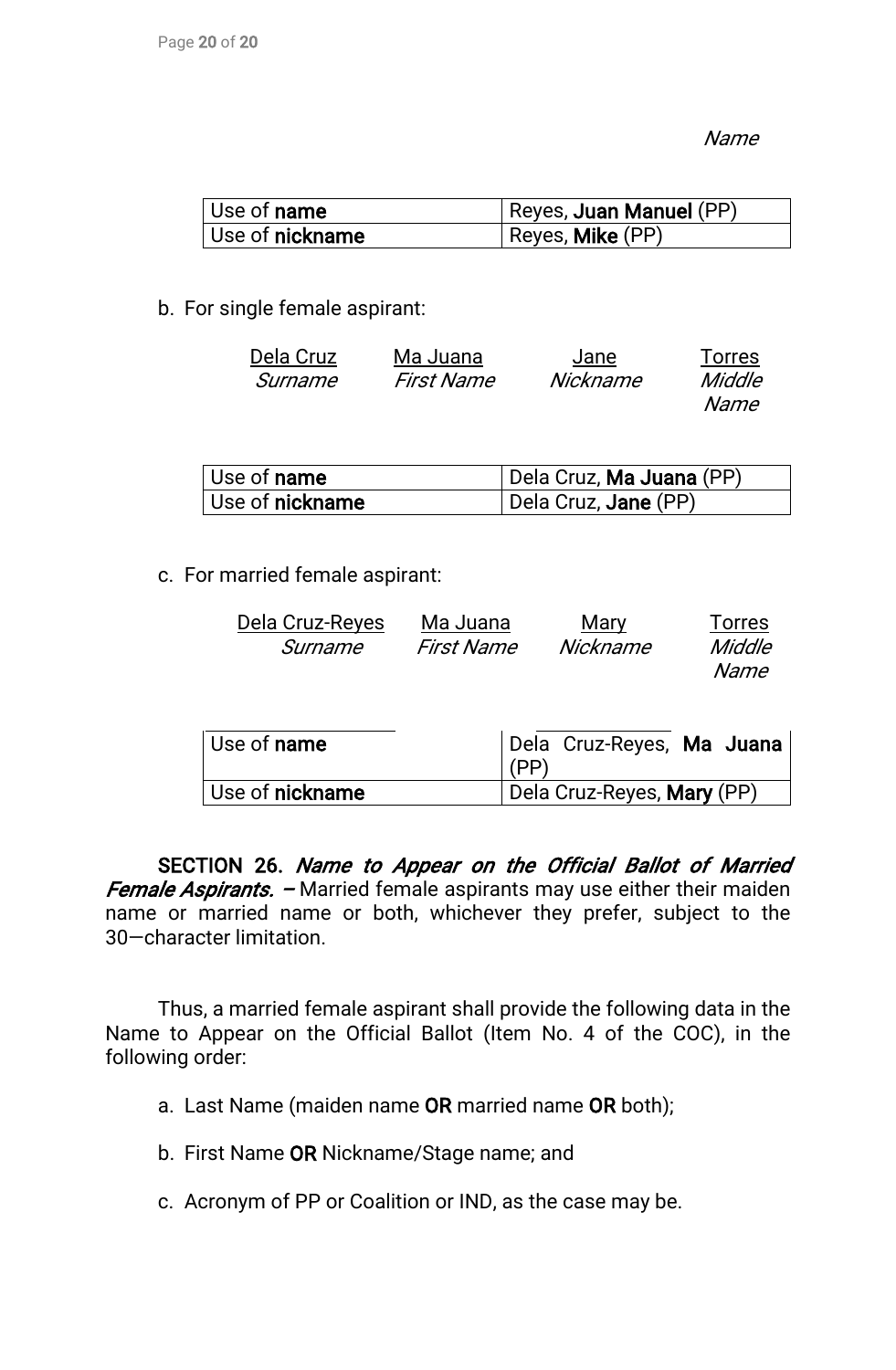#### Example:

| Dela Cruz-Reyes | Ma Juana   | Mary     | <b>Torres</b> |
|-----------------|------------|----------|---------------|
| Surname         | First Name | Nickname | Middle        |
|                 |            |          | Name          |

| Use of maiden name                                               | Dela Cruz, Ma Juana (PP) OR<br>Dela Cruz, Mary (PP) |  |
|------------------------------------------------------------------|-----------------------------------------------------|--|
| Use of married name                                              | Reyes, Ma Juana (PP) OR<br>Reyes, Mary (PP)         |  |
| Use of both maiden and Dela Cruz-Reyes, Ma Juana<br>married name | (PP) OR Dela Cruz-Reyes,<br>Mary (PP)               |  |

SECTION 27. Guidelines in Case Aspirants Failed to Indicate the Name to Appear on the Official Ballot; or if the Name is Not in Accordance with the Guidelines, or if it is in Excess of the Required Number of Characters. - The Law Department shall *motu proprio* determine the Name to Appear on the Official Ballot of an aspirant if:

- a. The aspirant fails to indicate the name to appear on the official ballot;
- b. The name indicated is not in accordance with the guidelines;
- c. The name indicated is in excess of the 30-character limitation;
- d. There are multiple first names written, the totality of which, together with the surname and the acronym of the PP or IND, exceeds the 30-character limit. In this case, the nickname written in Item 2 of the COC shall be included with the surname and PP acronym or IND as the Name to Appear on the Official Ballot;
- e. There are multiple-worded nicknames written, the totality of which, together with the surname and the acronym of the PP or IND, exceeds the 30-character limit. In this case, the first name written in Item 1.2 of the COC shall be included with the surname and PP acronym or IND as the Name to Appear on the Official Ballot;
- f. The name written is a combination of the first names and nicknames or multi-worded first names or nicknames, the totality of which, together with the surname and the acronym of the PP or IND, exceeds the 30-character limitation. In this case, only the name written first shall be included with the surname and PP acronym or IND as the Name to Appear on the Official Ballot.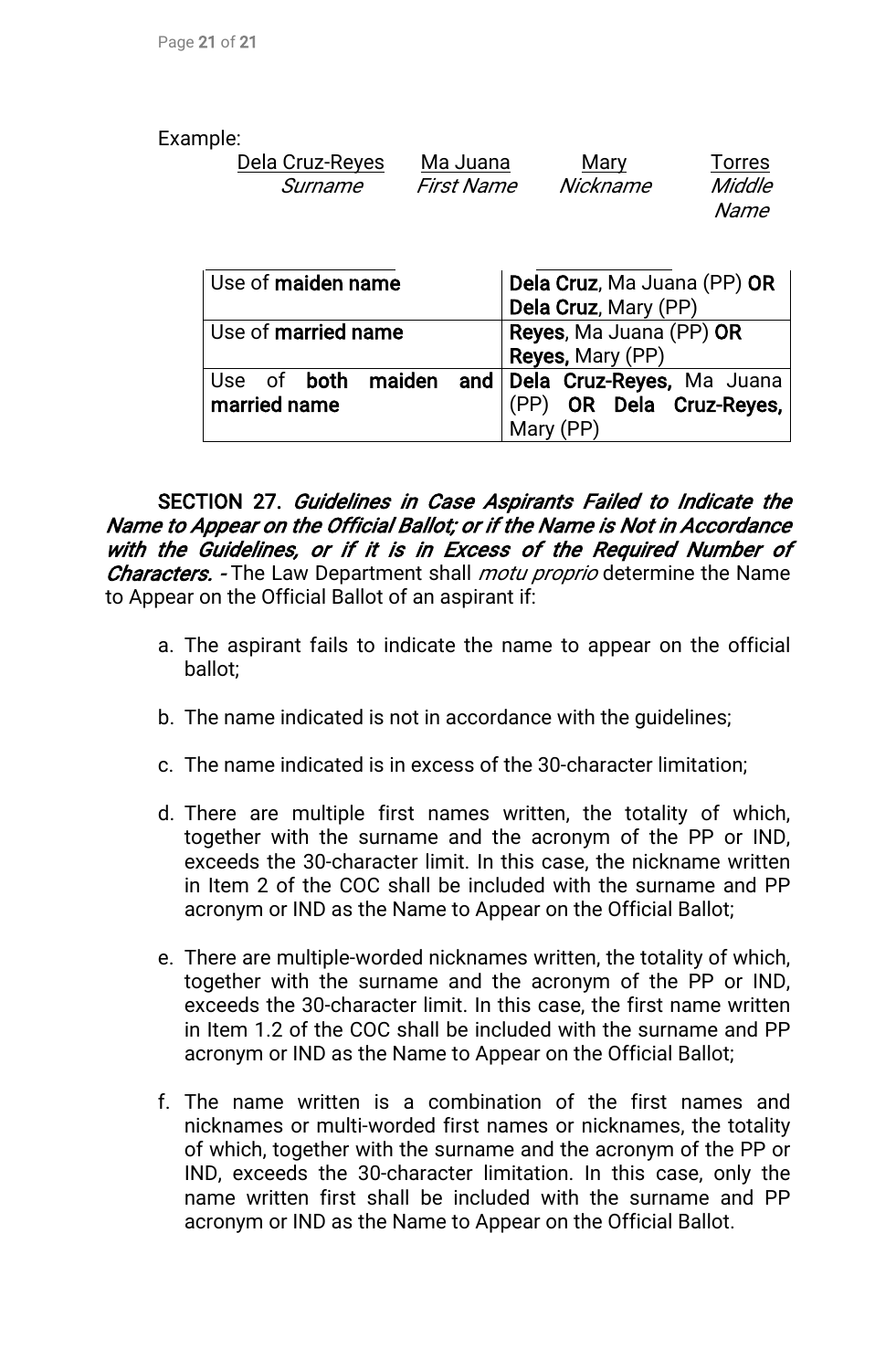In determining the Name to Appear on the Official Ballot, the Law Department shall take into consideration the name of the aspirant and the name to appear on the official ballot as indicated in Item Nos. 1, 2 and 4 of the COC.

#### Example:

a. For married female aspirant:

| 1. Dela Cruz-Reyes | Ma Juana   | <b>Torres</b> |
|--------------------|------------|---------------|
| Surname            | First Name | Middle Name   |

| Nickname of<br>the Aspirant<br>as indicated in<br>Item 2 of the<br>COC | Name to Appear on the<br><b>Ballot as provided by the</b><br>Aspirant in Item 4 of the<br>COC (but not in<br>accordance with the<br>guidelines) | Name to Appear on<br>the Official Ballot as<br>determined by the<br><b>Law Department</b> |
|------------------------------------------------------------------------|-------------------------------------------------------------------------------------------------------------------------------------------------|-------------------------------------------------------------------------------------------|
| Mary                                                                   | Dela Cruz-Reyes, Ma Juana<br>Mary                                                                                                               | Dela Cruz-Reyes, Ma<br>Juana (PP)                                                         |
| Mary                                                                   | Reyes-Dela Cruz, Ma Juana                                                                                                                       | Reyes, Ma Juana<br>(PP)                                                                   |
| Mary                                                                   | Torres, Ma Juana Dela<br>Cruz                                                                                                                   | Dela Cruz, Ma Juana<br>(PP)                                                               |
| Mary                                                                   | Torres, Ma Juana Dela<br><b>Cruz-Reyes</b>                                                                                                      | Dela Cruz-Reyes, Ma<br>Juana (PP)                                                         |
| Mary                                                                   | Torres, Ma Juana                                                                                                                                | Dela Cruz-Reyes, Ma<br>Juana (PP)                                                         |
| Mary Juana                                                             | Dela Cruz-Reyes, Mary<br>Juana                                                                                                                  | Dela Cruz-Reyes, Ma<br>Juana (PP)                                                         |

2. Dela Cruz-Reyes Maria Juana Torres Surname First Name Middle Name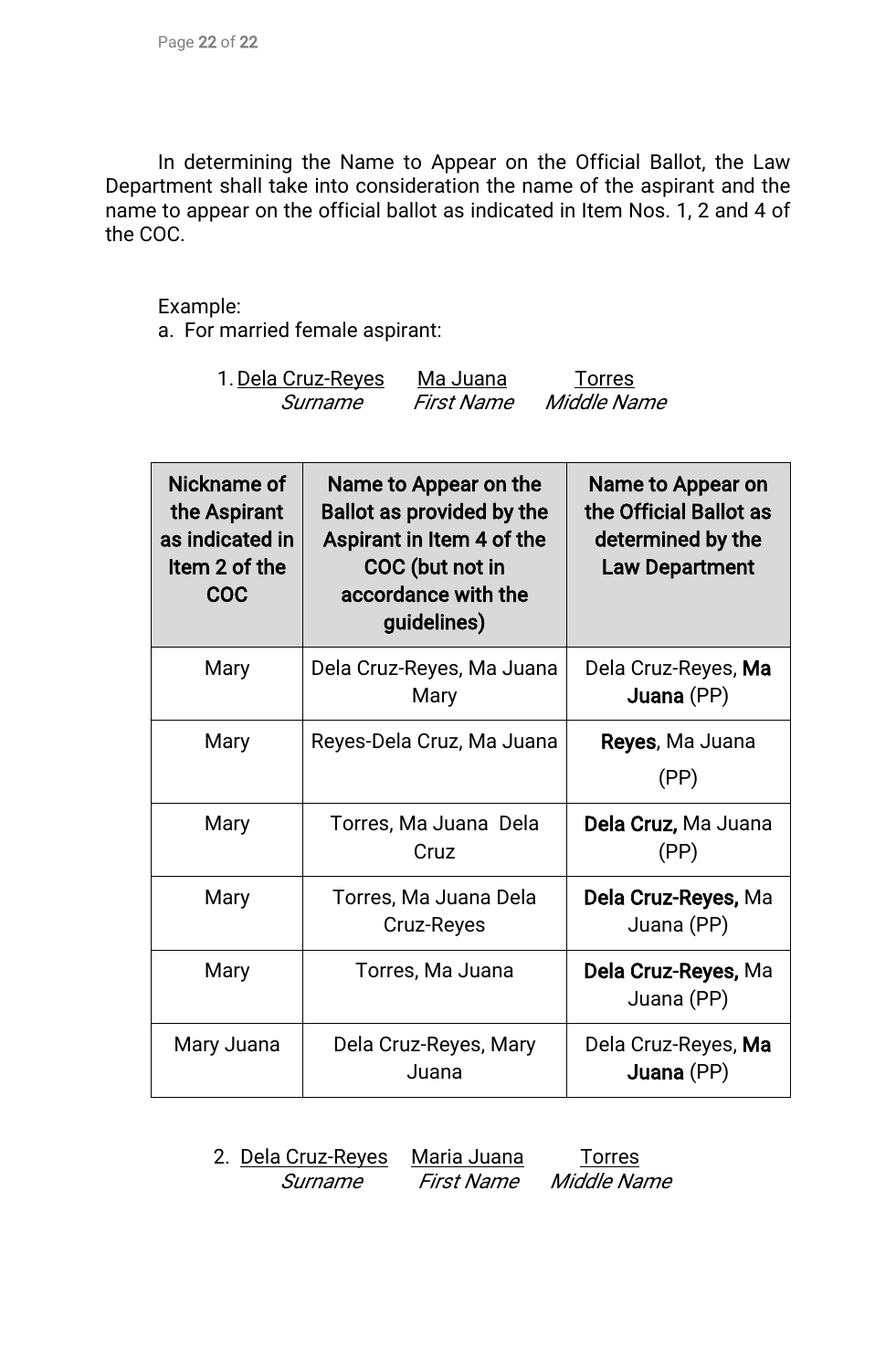| Nickname of<br>the Aspirant as<br>indicated in<br>Item 2 of the<br>COC | Name to Appear on the<br><b>Ballot as provided by the</b><br>Aspirant in Item 4 of the<br>COC (but not in<br>accordance with the<br>guidelines) | Name to Appear on<br>the Official Ballot as<br>determined by the<br><b>Law Department</b> |
|------------------------------------------------------------------------|-------------------------------------------------------------------------------------------------------------------------------------------------|-------------------------------------------------------------------------------------------|
| Mary                                                                   | Dela Cruz-Reyes, Maria<br>Juana                                                                                                                 | Dela Cruz-Reyes,<br>Mary (PP)                                                             |
|                                                                        | Dela Cruz-Reyes, Maria<br>Juana                                                                                                                 | Dela Cruz-Reyes,<br>Maria (PP)                                                            |
| Maria Juana                                                            | Dela Cruz-Reyes, Maria<br>Juana                                                                                                                 | Dela Cruz-Reyes,<br>Maria (PP)                                                            |
| Dakilang Maria<br>Juna                                                 | Dela Cruz-Reyes, Dakilang<br>Maria Juana                                                                                                        | Dela Cruz-Reyes,<br>Dakilang (PP)                                                         |

b. For male aspirant:

| Juan Manuel<br>Santos<br><u>Reyes</u><br>First Name<br>Middle Name<br>Surname |                                                                                                                                                 |                                                                                           |
|-------------------------------------------------------------------------------|-------------------------------------------------------------------------------------------------------------------------------------------------|-------------------------------------------------------------------------------------------|
| Nickname of<br>the Aspirant as<br>indicated in<br>Item 2 of the<br><b>COC</b> | Name to Appear on the<br><b>Ballot as provided by the</b><br>Aspirant in Item 4 of the<br>COC (but not in<br>accordance with the<br>guidelines) | Name to Appear on<br>the Official Ballot as<br>determined by the<br><b>Law Department</b> |
| <b>Mike</b>                                                                   | Reyes, Miggy                                                                                                                                    | Reyes, Juan Manuel<br>(PP)                                                                |
| <b>Juan Manuel</b><br><b>Miguel Santos</b>                                    | Reyes, Juan Manuel<br><b>Miguel Santos</b>                                                                                                      | Reyes, Juan Manuel<br>(PP)                                                                |
| Juan                                                                          | Santos, Juan Manuel                                                                                                                             | Reyes, Juan Manuel<br>(PP)                                                                |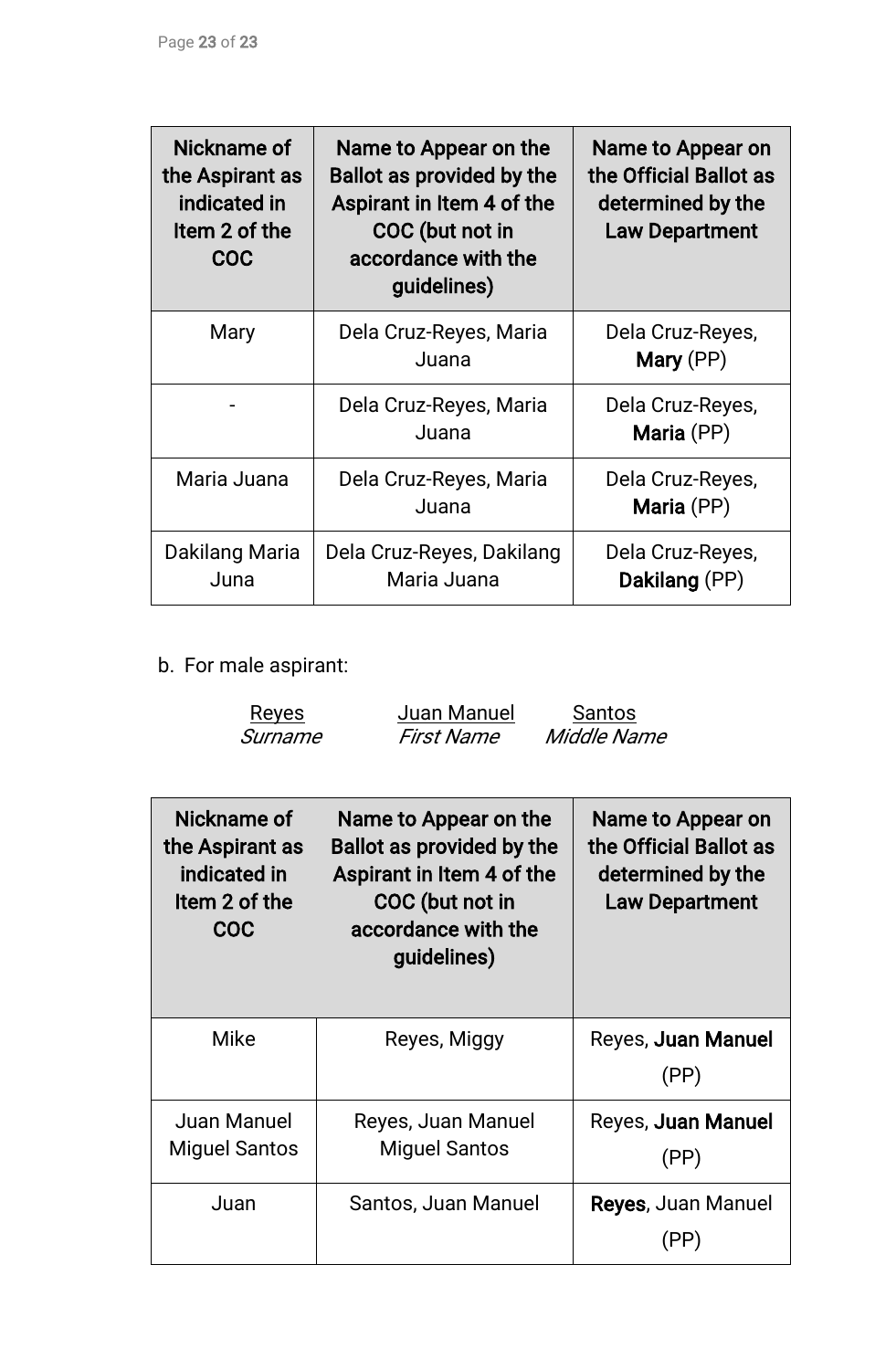| Reyes              | <b>Juan Manuel Reyes</b>     | <b>Reyes, Juan Manuel</b><br>(PP) |
|--------------------|------------------------------|-----------------------------------|
| <b>Mike Santos</b> | Reyes, Mike                  | Reyes, Mike Santos<br>(PP)        |
| <b>Mike Santos</b> | Santos-Reyes, Juan<br>Manuel | <b>Reyes, Juan Manuel</b>         |

c. For single female aspirant:

| Dela Cruz | Ma Juana          | <b>Torres</b> |
|-----------|-------------------|---------------|
| Surname   | <i>First Name</i> | Middle Name   |

| Nickname of the<br><b>Aspirant as</b><br>indicated in Item<br>2 of the COC | Name to Appear on the<br>Ballot as provided by the<br>Aspirant in Item 4 of the<br>COC (but not in<br>accordance with the<br>guidelines) | Name to Appear on<br>the Official Ballot as<br>determined by the<br><b>Law Department</b> |
|----------------------------------------------------------------------------|------------------------------------------------------------------------------------------------------------------------------------------|-------------------------------------------------------------------------------------------|
| Jane                                                                       | Torres, Jane                                                                                                                             | Dela Cruz, Jane (PP)                                                                      |
| Dakilang Ina                                                               | Dela Cruz, Ma Juana<br>Dakilang Ina                                                                                                      | Dela Cruz, Ma Juana<br>(PP)                                                               |
| Dakilang Ina                                                               | Dela Cruz, Dakilang Ina<br>Ma Juana                                                                                                      | Dela Cruz, Dakilang<br>Ina(PP)                                                            |
| Mapagmahal na<br>Ina Juana                                                 | Dela Cruz, Mapagmahal<br>na Ina Juana                                                                                                    | Dela Cruz, Ma Juana<br>(PP)                                                               |
| Jane                                                                       | Dela Cruz-Torres, Jane                                                                                                                   | Dela Cruz, Jane<br>(PP)                                                                   |

SECTION 28. Posting of the Tentative List of Candidates for Purposes of the Name to Appear on the Official Ballot. - The tentative List of Candidates will be posted starting October 29, 2021 (Friday) at the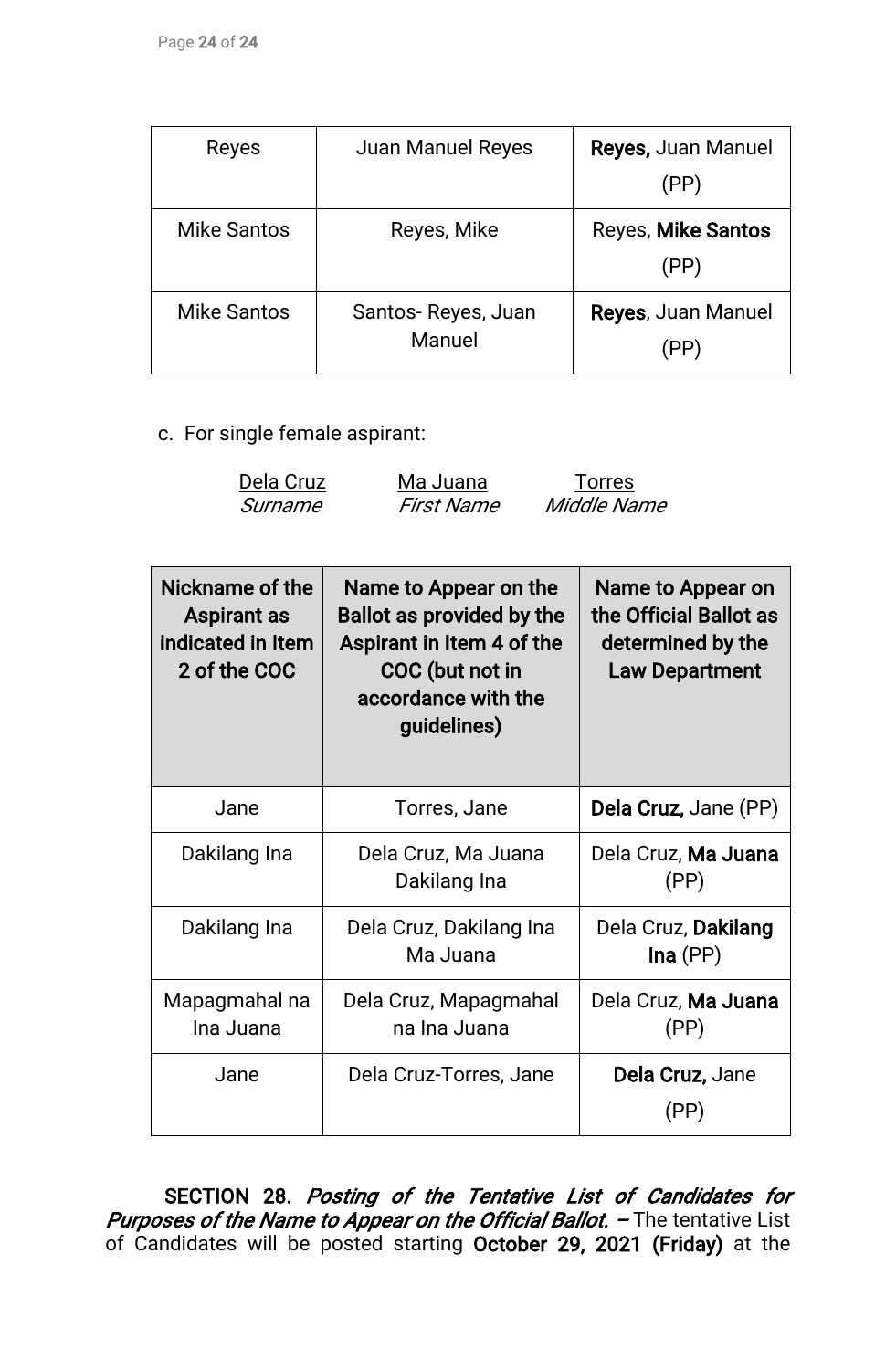website of the Commission at www.comelec.gov.ph and at the offices where the COCs are filed for purposes of checking the name to appear on the official ballot. Aspirants are encouraged to check their names to appear on the official ballots.

SECTION 29. Last Day to File Request for Correction of Clerical or Typographical Error on the Name to Appear on the Official Ballot. - The last day to file a request for correction of clerical or typographical error on the name to appear on the official ballot shall be on November 8, 2021 (Monday) in order to reflect the changes in the name of the aspirants in the official ballot, subject to the requirements of Sections 25, 26 and 27 hereof.

No request for correction shall be entertained after said date.

## SECTION 30. Effects of Filing of Certificate of Candidacy. -

- a. Any person holding a public appointive office or position, including active members of the AFP, and other officers and employees in government-owned or-controlled corporations, shall be considered ipso facto resigned from the office and must vacate the same at the start of the regular office hours of the day when the aspirant filed the COC.
- b. Any person holding an elective office or position shall not be considered resigned upon the filing of a COC whether for the same or any other elective office or position.

SECTION 31. *Independent Candidate.* – An independent candidate is one who falls in any of the following circumstances:

- a. Who has not been nominated by a duly registered PP or Coalition;
- b. Whose CONA has been submitted by a PP or Coalition not duly registered with the Commission;
- c. Who has not accepted a nomination, or has repudiated a CONA from a duly registered PP or Coalition;
- d. Who accepts nominations from more than one duly registered PP or Coalition for the same constituency;
- e. Whose CONA is filed after the last day of filing of COC;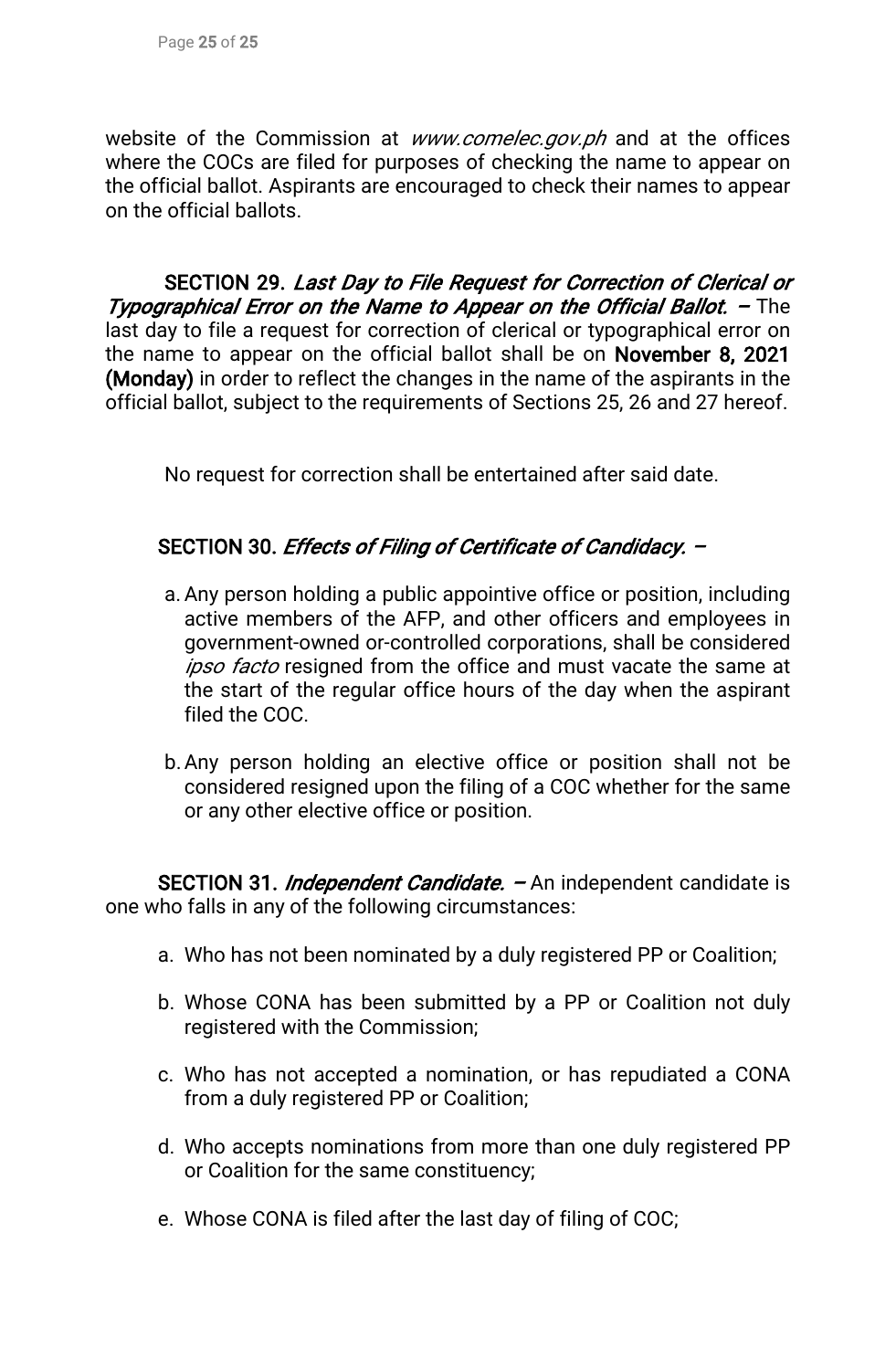- f. Whose CONA is for a position different from the position indicated in the COC and has been discovered only after the last day of the filing of the COC;
- g. Whose CONA is cancelled, withdrawn or substituted by the nominating party within the period for filing of COC, with the conformity of the candidate;
- h. Whose CONA is signed by a person whose authority to sign CONA and specimen signature has not been submitted to the Law Department within the period prescribed in Section 2 hereof;
- i. Who has submitted two (2) CONAs from the same PP but signed by two (2) different officials, both of whom are authorized signatories of the party;
- j. Who has submitted a CONA from the individual members of the Coalition, if nominated by a Coalition;
- k. Who has submitted a CONA not duly signed by the authorized signatory of the PP or Coalition; and
- I. Such other grounds as may be determined by the Commission.

A CONA must come from the Coalition, if the PP is a member of a Coalition.

A candidate who accepts nominations from both national and local registered PP shall not be considered as an independent candidate. In case of nomination from both national and local registered PP, the following guidelines shall be followed in the determination of the name of PP to be reflected on the name to appear on the official ballot:

- a. the choice of the aspirant shall control, unless it exceeds the 30character limitation:
- b. if both the names of the national and local registered PP are reflected in Item No. 4 of the COC, the name of the national registered PP shall be reflected on the name to appear on the official ballot:
- c. If the name of the registered PP is not specified in Item No. 4 of the COC, the name of the national registered PP shall be reflected on the name to appear on the official ballot.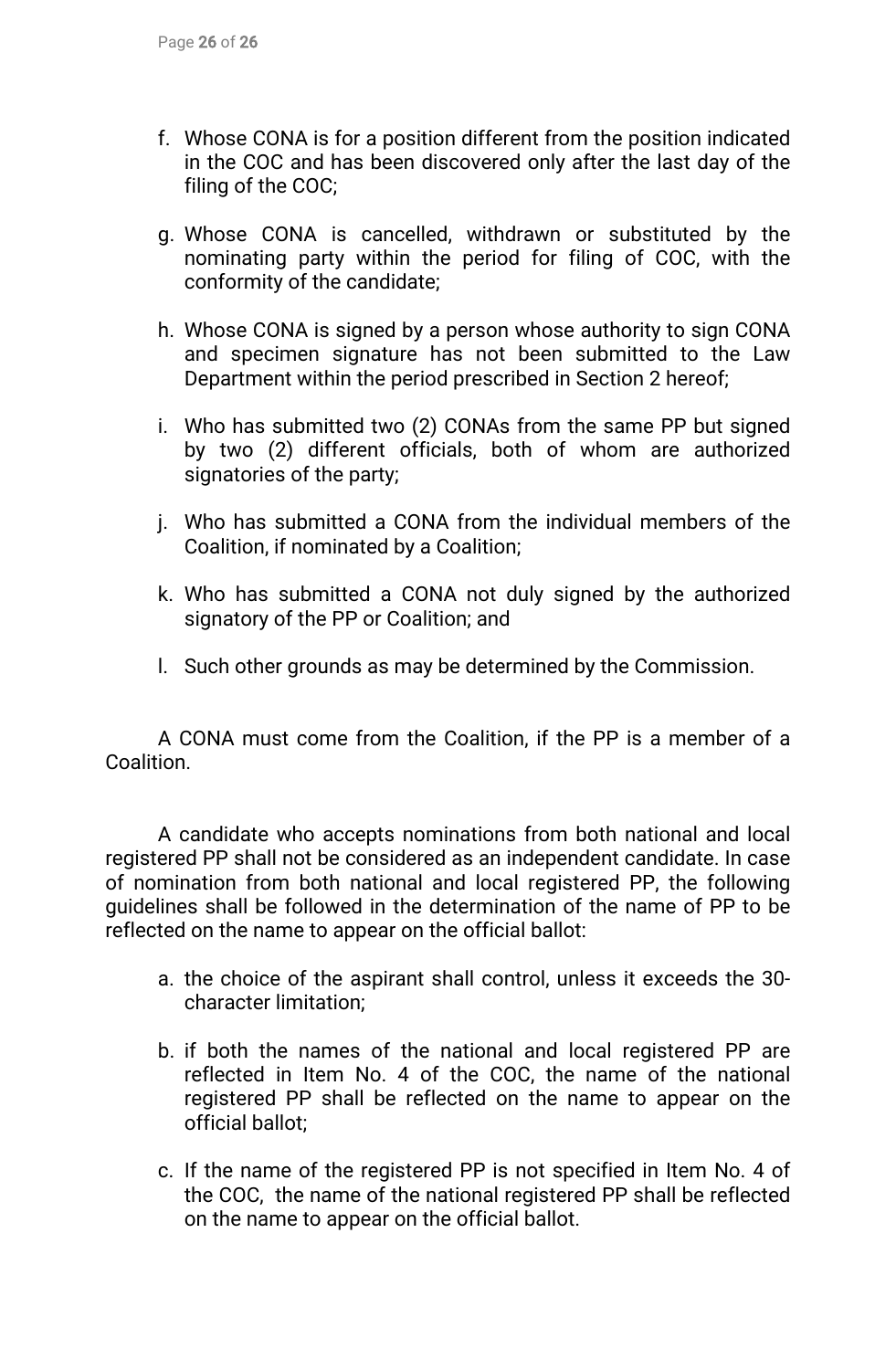The choice of the aspirant shall likewise be considered in the computation of the dominant majority and dominant minority PP.

SECTION 32. Ministerial Duty of Receiving and Acknowledging Receipt of Certificates of Candidacy/Nomination and Acceptance. - The Receiving Officer has the ministerial duty to receive and acknowledge the receipt of the COC and CONA; Provided that they are filed in conformity with the rules and regulations.

For this purpose, the Receiving Officer shall evaluate the COC and CONA, whether on their faces, they conform with the rules and regulations herein set forth. The Receiving Officer must ensure that all five (5) copies of the COC pertain to the same office and are completely and properly filled -out by the aspirant. The Receiving Officer shall stamp "received" every copy of the COC and CONA with the date and actual time of receipt and affix a signature thereon.

When any item of the COC is left unfilled, including the back page, the Receiving Officer shall require the aspirant to complete and fill out the item based on the written instructions. In case the COC and CONA are filed by an authorized representative of the aspirant, the Receiving Officer shall not receive the COC and CONA and instead, instruct the authorized representative to inform the aspirant to complete and fill out the item left unfilled and file the same before the end of the period for the filing of the COC and CONA.

In any case, a COC not in the form prescribed by the Commission for the position aspired for, incomplete COC as defined herein, and those filed beyond the prescribed period, shall not be accepted.

Should the aspirant refuse to completely fill out all the items in the COC, the Receiving Officer shall not accept the COC and CONA.

The Receiving Officer who fails to observe these guidelines shall be held administratively liable.

SECTION 33. Recording by the Receiving Officer of the Certificate of *Candidacy as Filed.* – The Receiving Officer shall enter in a record book, the following data, leaving no space between entries: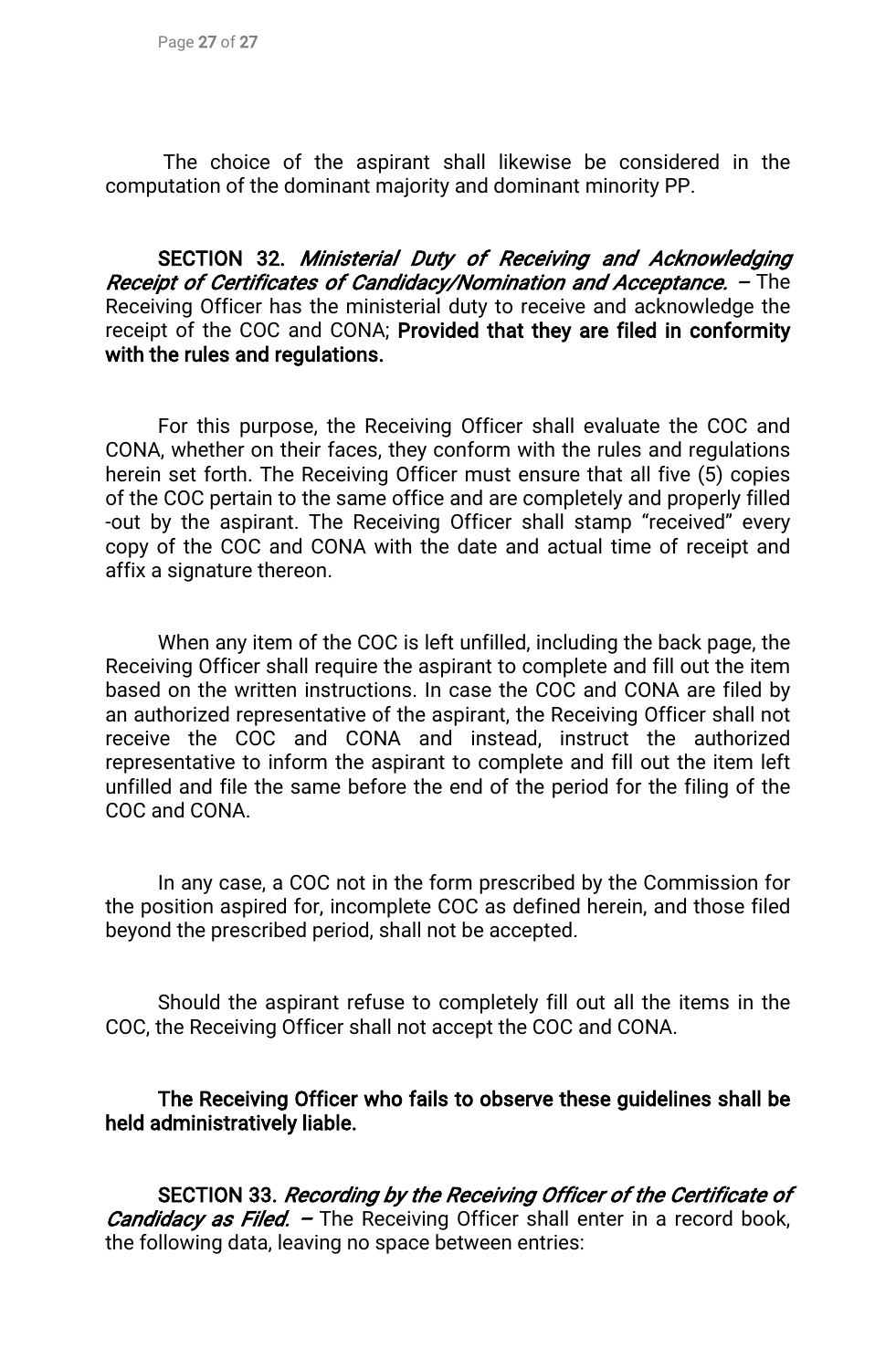- a. Date and actual time of receipt;
- b. Assigned consecutive number thereof;
- c. Full name of the aspirant;
- d. The office for which the aspirant is seeking election;
- e. The nominating PP or coalition of PP or the party to which the aspirant belongs, if any;
- f. The number of copies received;
- g. The name of the authorized representative, if the COC is not filed personally by the aspirant;
- h. The name of the Receiving Officer; and
- i. Signature of the aspirant or authorized representative, as the case may be.

The Receiving Officer shall likewise enter in a record book the names of aspirants whose COCs are not received, the reasons therefor and the date of attempt to file.

The Receiving Officer shall immediately close the record book by placing a line immediately after the last entry and writing the word "closed" after the time allowed for the filing of the COC. The Receiving Officer and at least two (2) witnesses, preferably Watchers, if present, shall affix their signatures immediately below the word "closed" and indicate the date and exact time of closing.

Sample form of the Record on the Filing of COC is attached as **Annex** "L".

Sample form of the Record of COCs Not Received is attached as Annex"L-1".

SECTION 34. Submission of the Number of Aspirants Who Filed their Certificate of Candidacy.  $-$  On a daily basis, the Provincial Election Supervisor shall: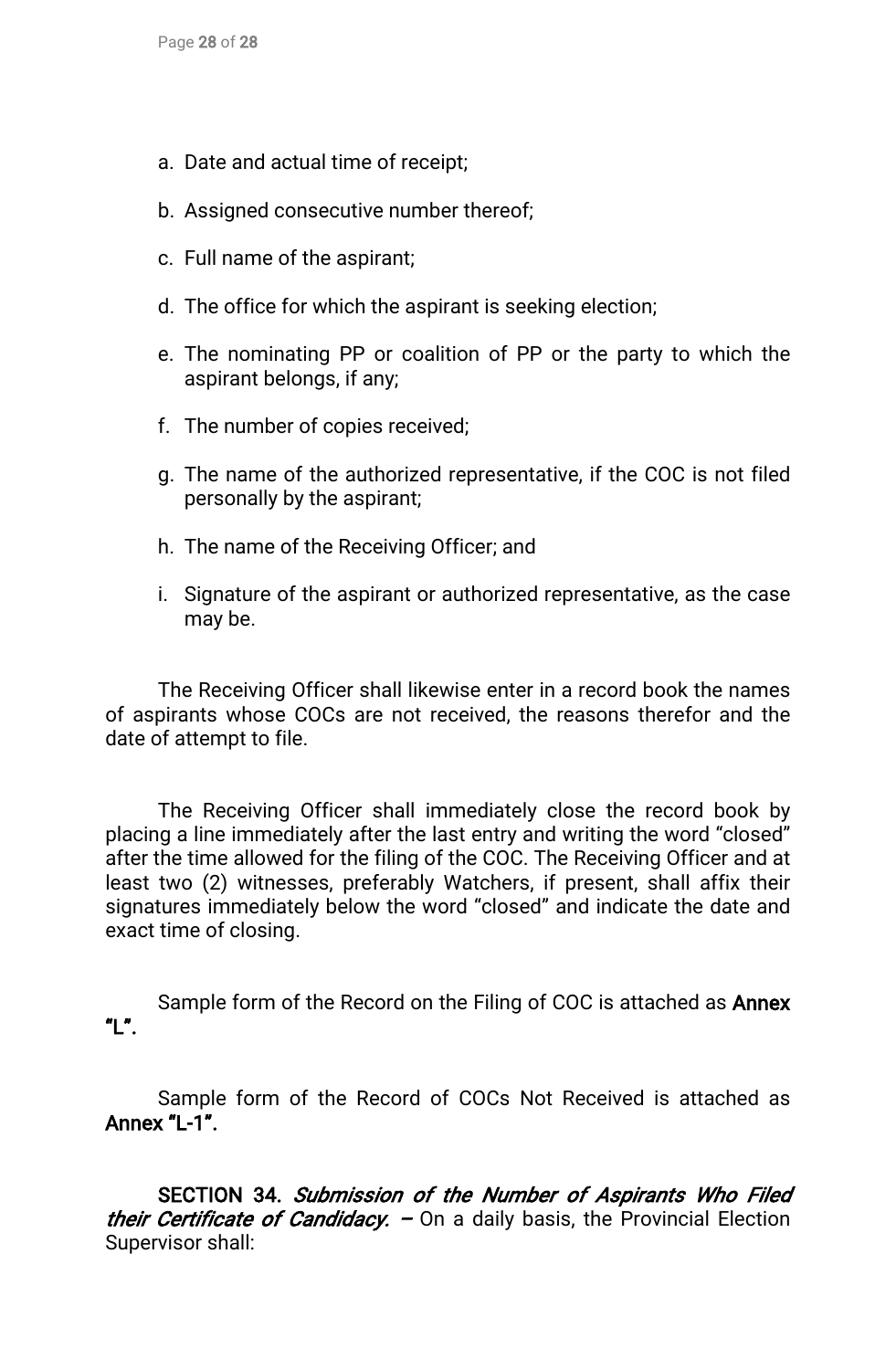- a. Consolidate the daily reports submitted by the Election Officer on the number of aspirants who filed their COCs, indicating the position aspired for by sex; and
- b. Submit the daily reports to the Election Records and Statistics Department (ERSD) through electronic mail at ersd@comelec.gov.ph and copy furnish ersd.rsd@comelec.gov.ph.

In the case of the Regional Election Directors of NCR and BARMM and the Election Officers of Davao City and Zamboanga City, they shall likewise submit to ERSD, on a daily basis, through electronic mail, the number of aspirants who filed their COCs, indicating the position aspired for by sex.

The form of the Daily Report on the Number of Aspirants who Filed their COC per Elective Position by Sex for the May 9, 2022 National and Local Elections is attached as **Annex "M".** 

SECTION 35. Watchers of Independent Aspirants, Political Parties and Accredited Citizens' Arms. - An independent candidate, PP or accredited citizen's arm may appoint one (1) watcher each in connection with the filing of the COCs. The watcher, who shall present an appointment paper to the Receiving Officer, shall be allowed to stay within the premises of the Receiving Office, subject to the rules set forth in Sections 41 and 42 hereof. Any watcher may report to the Commission any irregularity observed during the proceedings.

Watchers may secure from the Receiving Officer, a copy of the full list of those who filed their COCs and their respective positions for which they intend to be elected.

If all watchers cannot be accommodated in the area for filing of COCs, preference shall be given to the watcher of the accredited citizen's arm, dominant majority and dominant minority parties as determined by the Commission in the May 13, 2019 National and Local Elections.

SECTION 36. Preparation of the List of Aspirants. – Immediately after the last day for filing of COCs, the following offices shall prepare a List of Aspirants in five (5) copies: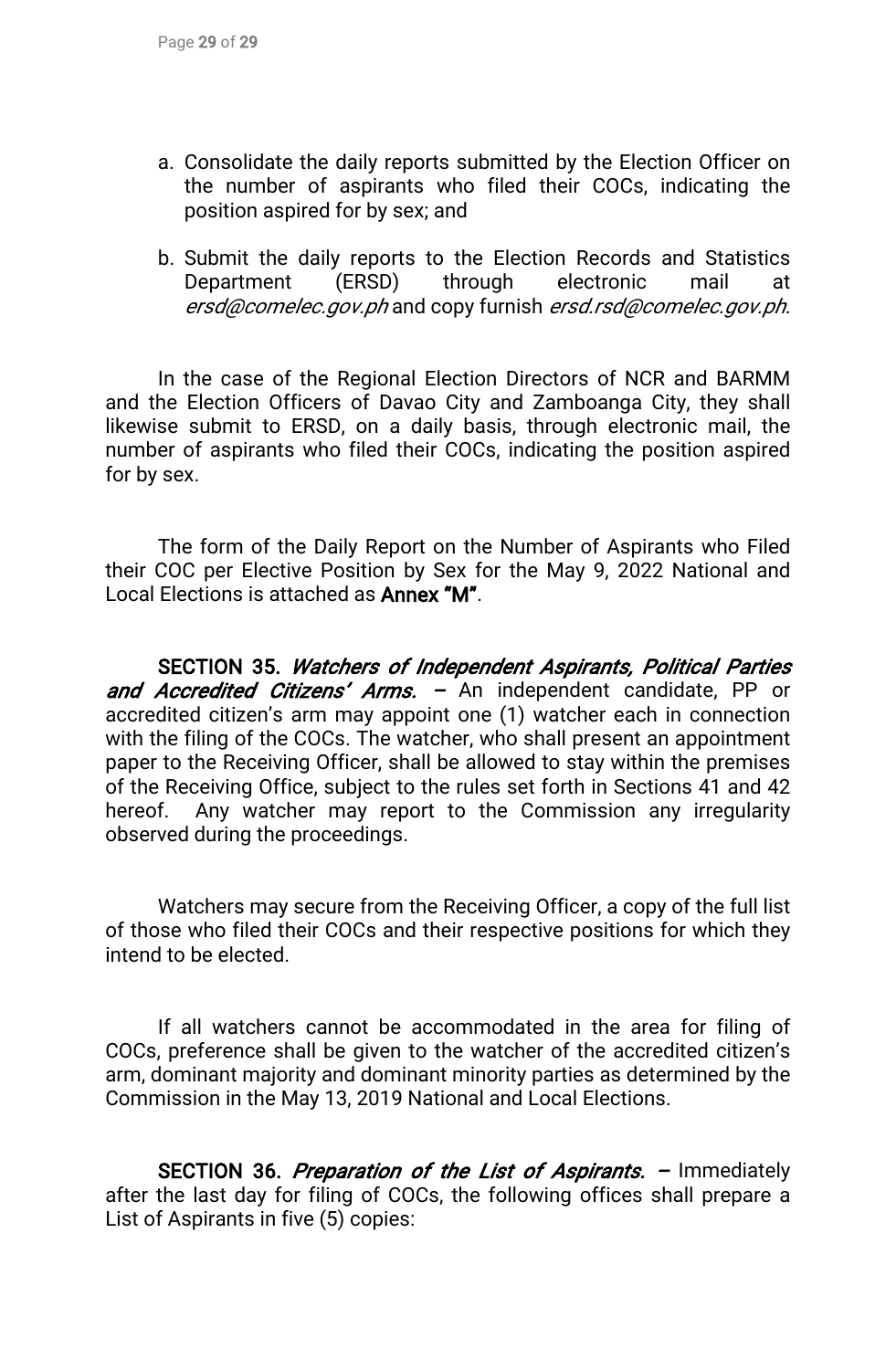| <b>Elective Positions</b>                                                                                                                                 | <b>Implementing Office</b>                                                                                       |
|-----------------------------------------------------------------------------------------------------------------------------------------------------------|------------------------------------------------------------------------------------------------------------------|
| President, Vice President,<br><b>Senators and Party-list</b><br>Representatives                                                                           | Law Department                                                                                                   |
| Members of the House of<br>Representatives for legislative<br>districts in the NCR                                                                        | Office of the Regional Election<br>Director, NCR                                                                 |
| Members of the House of<br>Representatives for legislative<br>districts in provinces                                                                      | <b>Office of the Provincial Election</b><br>Supervisor concerned                                                 |
| Members of the House of<br>Representatives for legislative<br>districts in cities outside the<br>NCR, which comprise one or<br>more legislative districts | Office of the City Election Officer<br>concerned designated for the purpose<br>by the Regional Election Director |
| City Officials of cities with more<br>than one Election Officer                                                                                           |                                                                                                                  |
| <b>Provincial Officials</b>                                                                                                                               | <b>Office of the Provincial Election</b><br>Supervisor                                                           |
| City Officials of only one (1)<br>legislative district                                                                                                    | Office of the City Election Officer                                                                              |
| <b>Municipal Officials</b>                                                                                                                                | Office of the Municipal Election Officer                                                                         |
| Member of the Parliament of the<br><b>BARMM</b>                                                                                                           | Office of the Regional Election Director                                                                         |

SECTION 37. Reports of the Certificates of Candidacy Received. -The Head of the Receiving Office shall:

a. Print a List of Aspirants as entered in the record book, affix a signature thereon and submit it in PDF format, to the Commission through the Law Department via electronic mail at law.coc@comelec.gov.ph, not later than October 9, 2021 (Saturday); and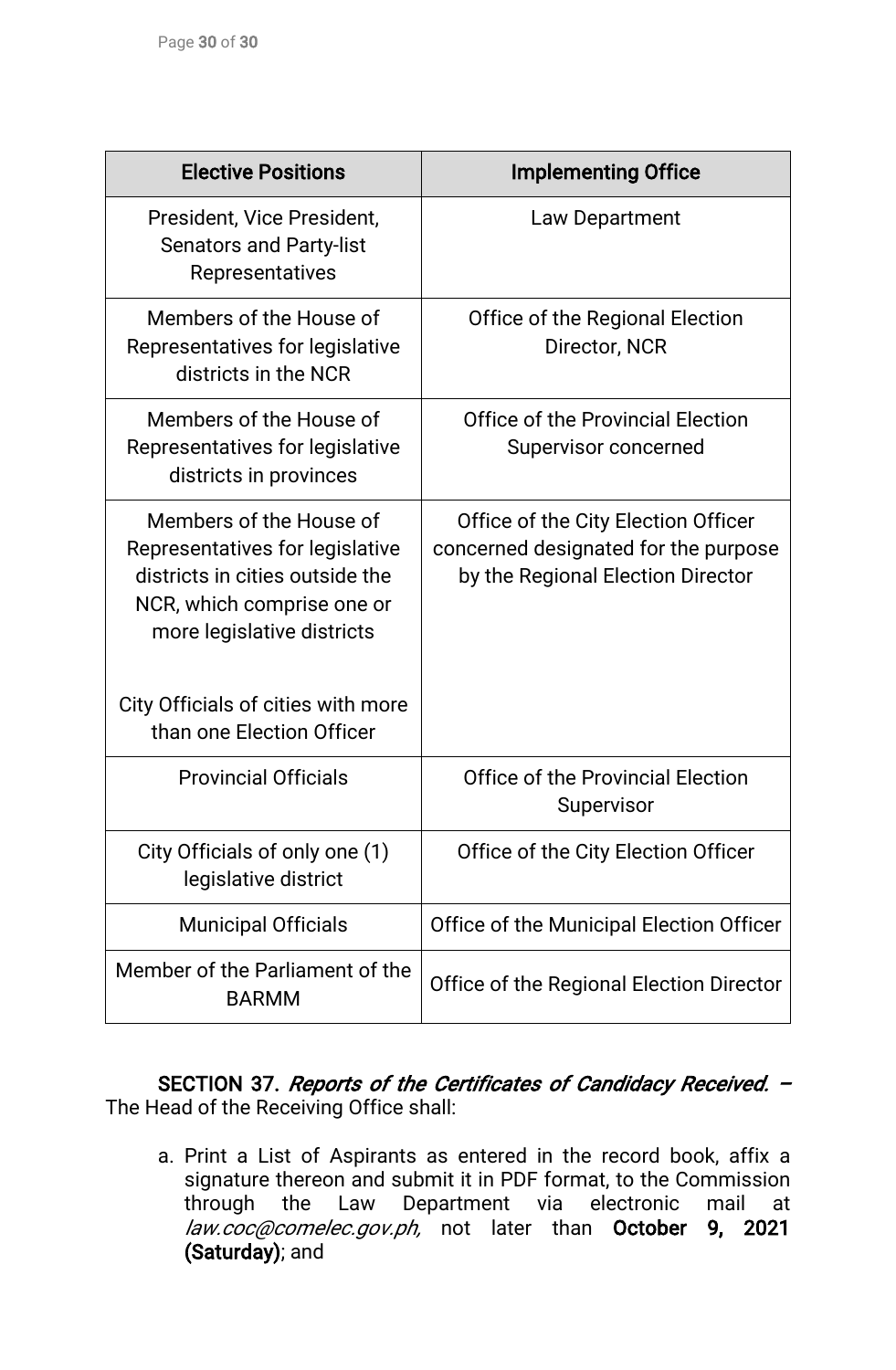b. Using the program and format provided by the Information Technology Department (ITD), encode the candidates' information and save the database and generated reports in two (2) compact discs(CDs).

The Head of the Receiving Office shall make sure that the candidate's information encoded in the CDs are **accurate and complete** as stated in the COC of the candidate.

SECTION 38. Delivery and Distribution of the Reports on the Certificates of Candidacy Received. - The Record Book, Certified List of Candidates, CDs and original copies of the COCs with documentary stamp affixed thereon, and CONAs shall, not later than October 15, 2021 (Friday), be delivered and distributed as follows:

| <b>From/Office</b><br>Concerned                        | <b>Position</b>                                                                                                                                            | To                    |
|--------------------------------------------------------|------------------------------------------------------------------------------------------------------------------------------------------------------------|-----------------------|
| Regional Election<br>Director - NCR                    | Member of the House of Law Department<br>Representatives for positions in<br>the legislative districts in the<br><b>NCR</b>                                |                       |
| <b>NCR</b>                                             | Election Officer/s $-$ All positions except Member, Law Department<br>House of Representatives for<br>positions in the legislative<br>districts in the NCR |                       |
| Regional Election All elective<br>Director - Region IX | positions<br>Zamboanga City                                                                                                                                | $in$   Law Department |
| Regional Election<br>Director - Region XI              | All elective positions in Davao Law Department<br>City                                                                                                     |                       |
| Regional Election<br>Director - BARMM                  | Member of the Parliament of the   Law Department<br><b>BARMM</b>                                                                                           |                       |
| Provincial Election<br>Supervisor/s                    | All positions within their area of   Law Department<br>jurisdiction                                                                                        |                       |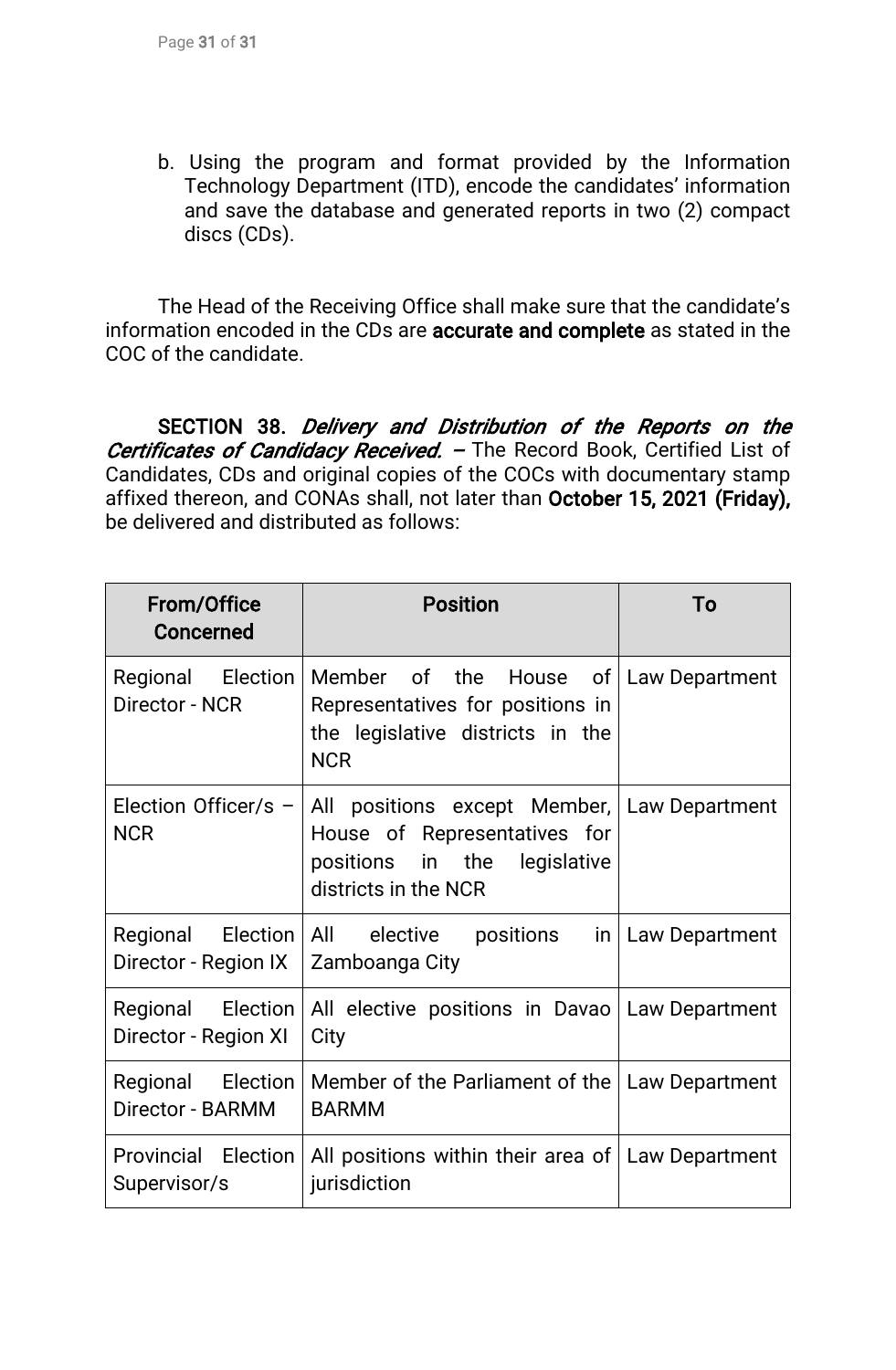The ERSD shall, on the same delivery date, likewise receive a copy of the Certified Lists of Candidates, second copy of the COCs and CONAs and one  $(1)$  CD.

The remaining three (3) copies of the COCs and CONAs shall be retained by the Receiving Office.

SECTION 39. Withdrawal of Certificate of Candidacy. - Any aspirant may personally file, at any time before Election Day and subject to Section 40 hereof, a sworn Statement of Withdrawal, in five (5) original copies, with the Office where the COC is filed.

No Statement of Withdrawal filed by a person other than the aspirant or if filed by mail, electronic mail, or facsimile shall be accepted.

The Regional Election Director, Provincial Election Supervisor, or the Election Officer concerned, upon the receipt of the sworn Statement of Withdrawal, shall notify the Law Department through electronic mail at law.coc@comelec.gov.ph in PDF format of the said withdrawal, stating the following:

- a. Name of the withdrawing aspirant;
- b. Position aspired for;
- c. Nominating PP or Coalition of PP, if any; and
- d. Name of the substitute, if any.

On the same day, the Receiving Officer shall immediately forward to the Law Department, two (2) original copies of the sworn Statement of Withdrawal. The Law Department shall, in turn, forward the other copy to the ERSD.

The Receiving Officer shall retain the three (3) remaining copies of the sworn Statement of Withdrawal for file.

The filing of a sworn Statement of Withdrawal of a COC shall not affect whatever civil, criminal or administrative liability an aspirant may have incurred.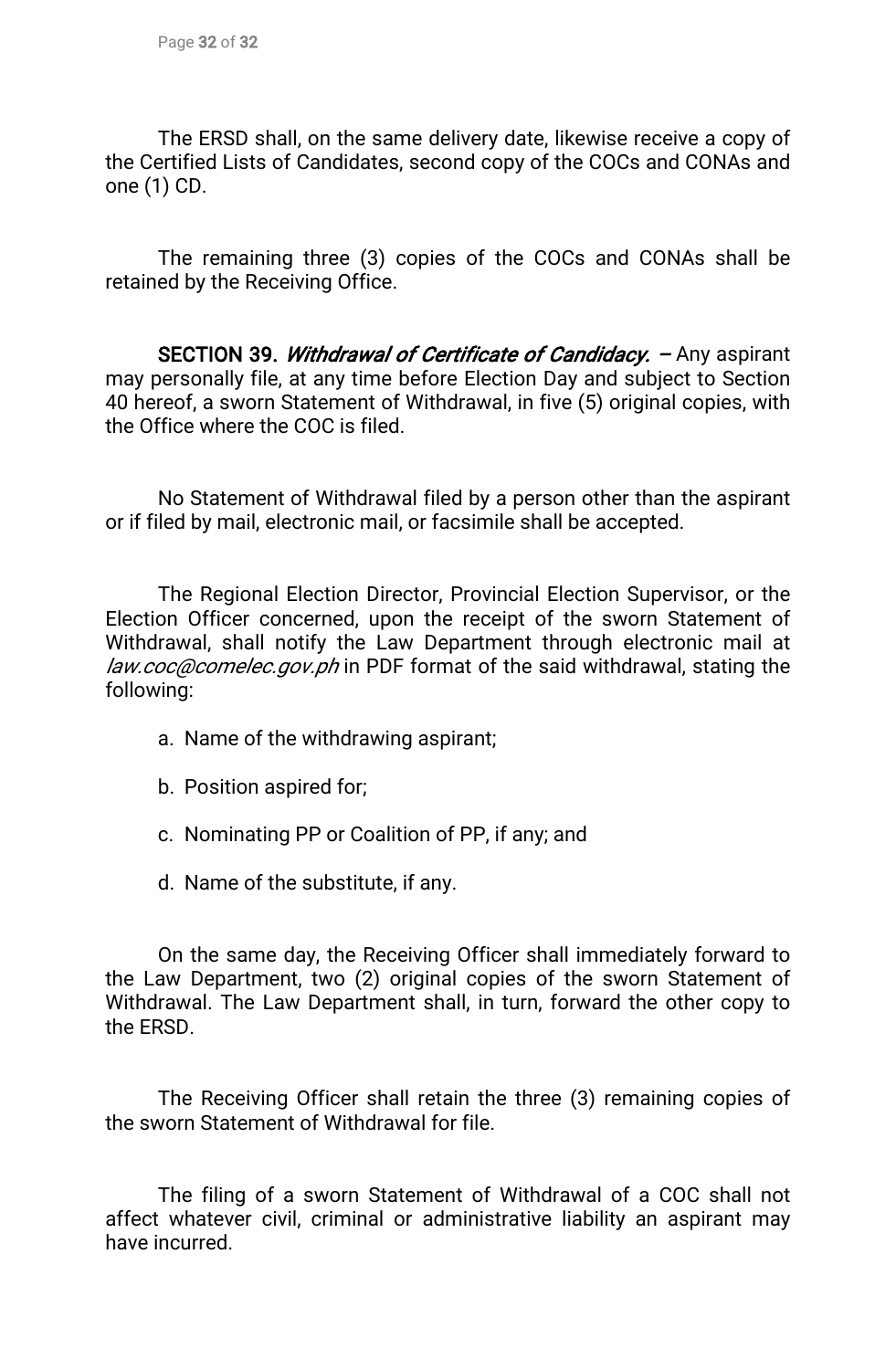The Law Department is authorized to act on all sworn Statements of Withdrawal and substitution of aspirants for local position. All actions of the Law Department shall remain valid and effective unless otherwise reversed or set aside by the Commission.

All sworn Statements of Withdrawal and substitution of aspirants for national positions shall be submitted to the Commission En Banc for resolution.

A sample form of the Statement of Withdrawal is hereto attached as Annex"N".

SECTION 40. Substitution of Aspirants/ Official Candidates in Case of Death, Disqualification or Withdrawal of Another.  $-$  An aspirant/official candidate of a duly registered PP or Coalition who dies, withdraws or is disqualified for any cause after the last day for the filing of COCs may be substituted by an aspirant/official candidate belonging to, and nominated by, the same PP or Coalition.

No substitute shall be allowed for any independent candidate.

The substitute of an aspirant who died, withdrew his candidacy, or was disqualified may file a COC for the Office affected on or before November 15, 2021 (Monday) so that the name of the substitute will be reflected on the official ballots.

## No substitution due to withdrawal shall be allowed after November 15,2021.

The substitute for an aspirant/candidate who died or was disqualified by final judgment, may file a COC up to mid-day of Election Day; Provided that, the substitute and the substituted aspirant/candidate have the same surnames.

If the death or disqualification should occur between the day before the election and mid-day of Election Day, the substitute may file a COC with any of the Electoral Board, Election Officer, Provincial Election Supervisor or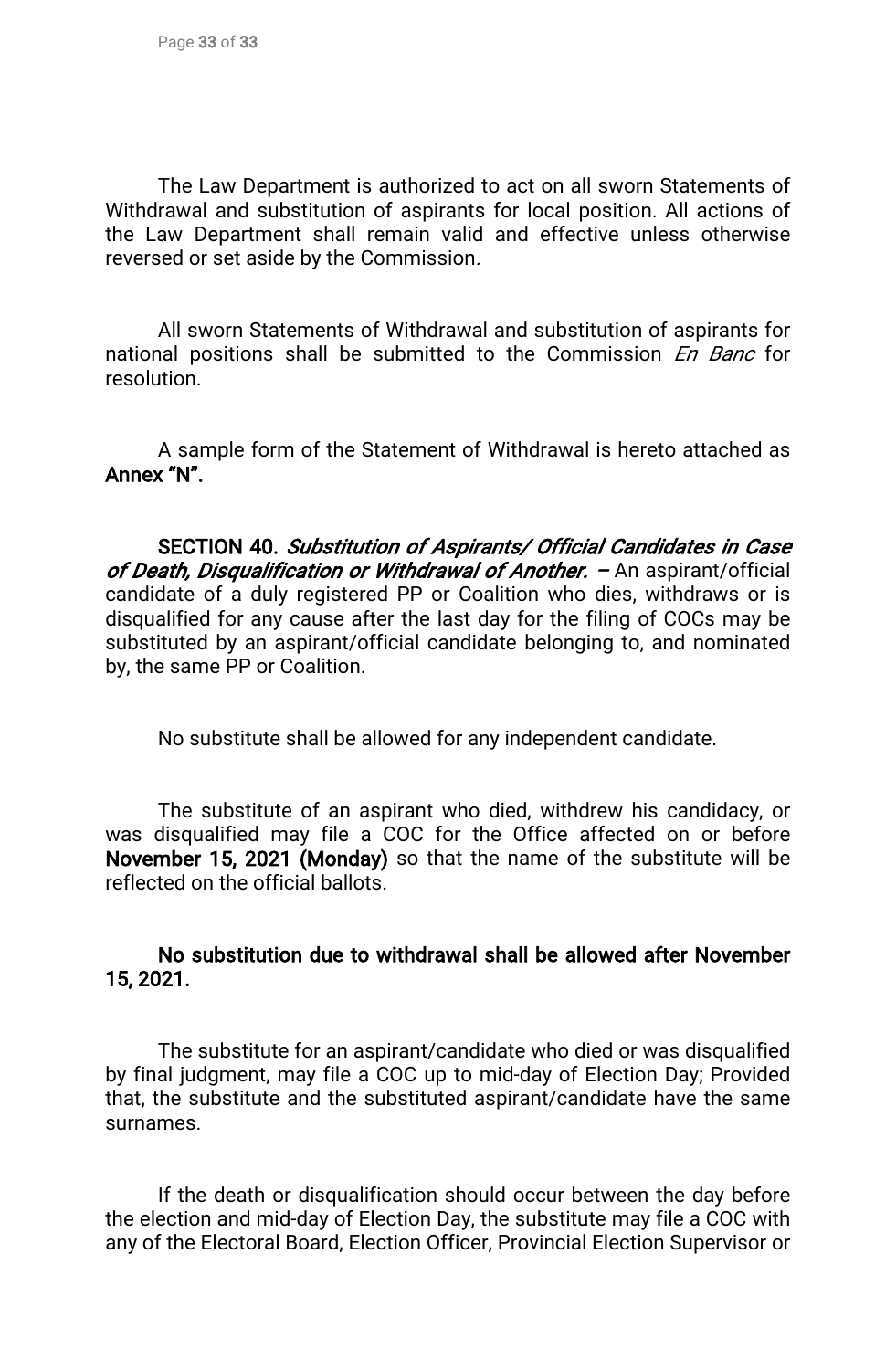Regional Election Director, as the case may be, in the political subdivision where the person is a candidate, or in the case of a candidate for President, Vice President and Senator, with the Law Department; Provided that, the substitute and substituted candidate have the same surnames.

#### COVID19 PREVENTIVE MEASURES, HEALTH AND SAFETY PROTOCOLS DURING THE FILING OF CERTIFICATE OF CANDIDACY

SECTION 41. Limit in-person Presence at the Receiving Office. -During the filing of COC/CONA and Certificate of Nomination and Certificate of Acceptance of Nomination, the Commission shall limit inperson presence in the receiving offices or venue for filing to allow physical/social distancing of at least six (6) feet.

For this purpose, aspirants for any elective office or their authorized representatives as the case may be, shall be allowed to be escorted by a maximum of two (2) persons in the filing of COC/CONA, subject to the health and safety measures as herein set forth. Provided that aspirants for the position of President, Vice-President and Senators may be accompanied by a maximum of three (3) persons.

For party-list groups, the Certificates of Nomination and Acceptance of Nomination may be filed by any of the following: Chairperson, President or Secretary-General or any authorized Representative of the PP, sectoral party, organization or Coalition and may be accompanied by one (1) person. The presence of the respective nominees of the party-list groups shall not be required.

If a stricter quarantine category is imposed in a geographical area, the filing of COC/CONA and Certificates of Nomination and Acceptance of Nomination shall be an essential activity, subject to the guidelines of the IATF-EID. In this case, the aspirant or the authorized representative of the aspirant shall be considered authorized person outside residence (APOR), provided that the aspirant shall not be allowed to be escorted by any other person during the filing of COC/CONA or Certificates of Nomination and Acceptance of Nomination.

An independent candidate, PP or accredited citizen's arm shall be allowed one (1) watcher each within the premises of the Receiving Office, subject to the rules set forth in Section 35.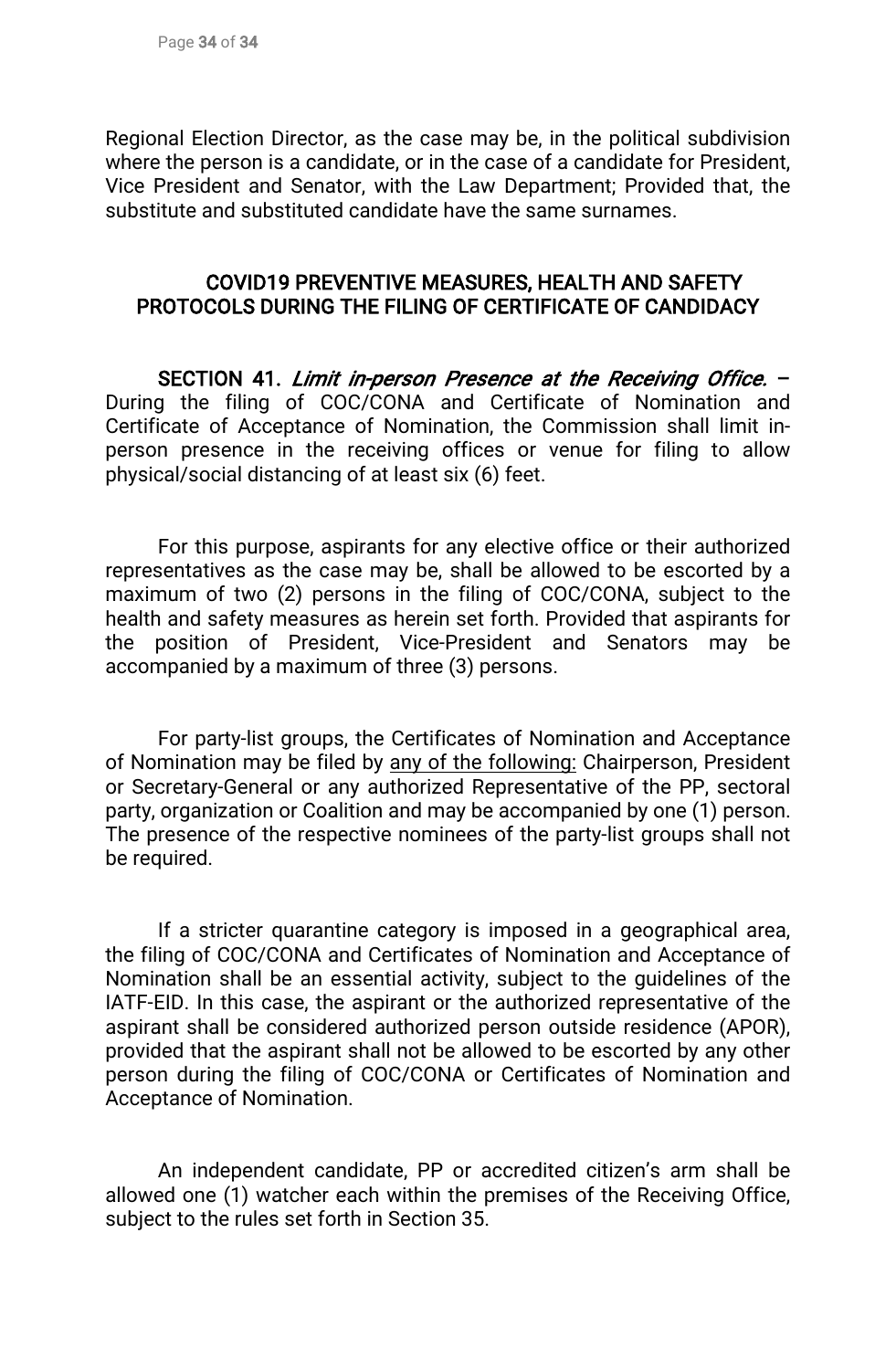SECTION 42. Health and Safety Rules. - Pursuant to the guidelines issued by the National Government, IATF-EID and Local Government Unit concerned, the following measures shall be observed at all times in the filing of COC/CONA and Certificates of Nomination and Acceptance of Nomination:

a. For aspirants for the positions of President, Vice-President, Senator, RT-PCR test or antigen test taken within the last twentyfour (24) hours prior to filing of COC/CONA, indicating a negative result shall be required.

The RT-PCR or antigen test shall also be required from the following:

- 1. Authorized representative of the aspirants;
- 2.Chairperson, President, Secretary-General or authorized representative of the PP, sectoral party, organization or Coalition for the party-list system;
- 3. Companions of the (i) aspirants and (ii) representative of the PP, sectoral party, organization or Coalition for the party-list system, ifany;
- 4.Personnel of the Commission in charge of receiving COCs/CONAs and Certificates of Nomination and Acceptance of Nomination:
- 5. The Organic Security Force personnel of the Commission; AFP and Philippine National Police (PNP);
- 6. All media personnel covering the event.

Except for aspirants who prefer to undergo RT-PCR testing or antigen testing in their chosen/trusted laboratories accredited by the Department of Health (DOH), aspirants and their companions/escorts and all media personnel, the antigen testing of the following shall be at the expense of and provided onsite by the Commission:  $(i)$  aspirants who do not intend to spend for or cannot afford antigen testing; (ii) personnel of the Law Department and Clerk of the Commission in charge of receiving COCs/CONAs and Certificates of Nomination and Acceptance of Nomination; (iii) Chairman's and Commissioners' Offices Personnel; (iv) Office of the Deputy Executive Director for Administration (ODEDA);  $(v)$ Events Committee; (vi) Administrative Services Department (ASD);  $(vii)$  Education and Information Department (EID) Oversight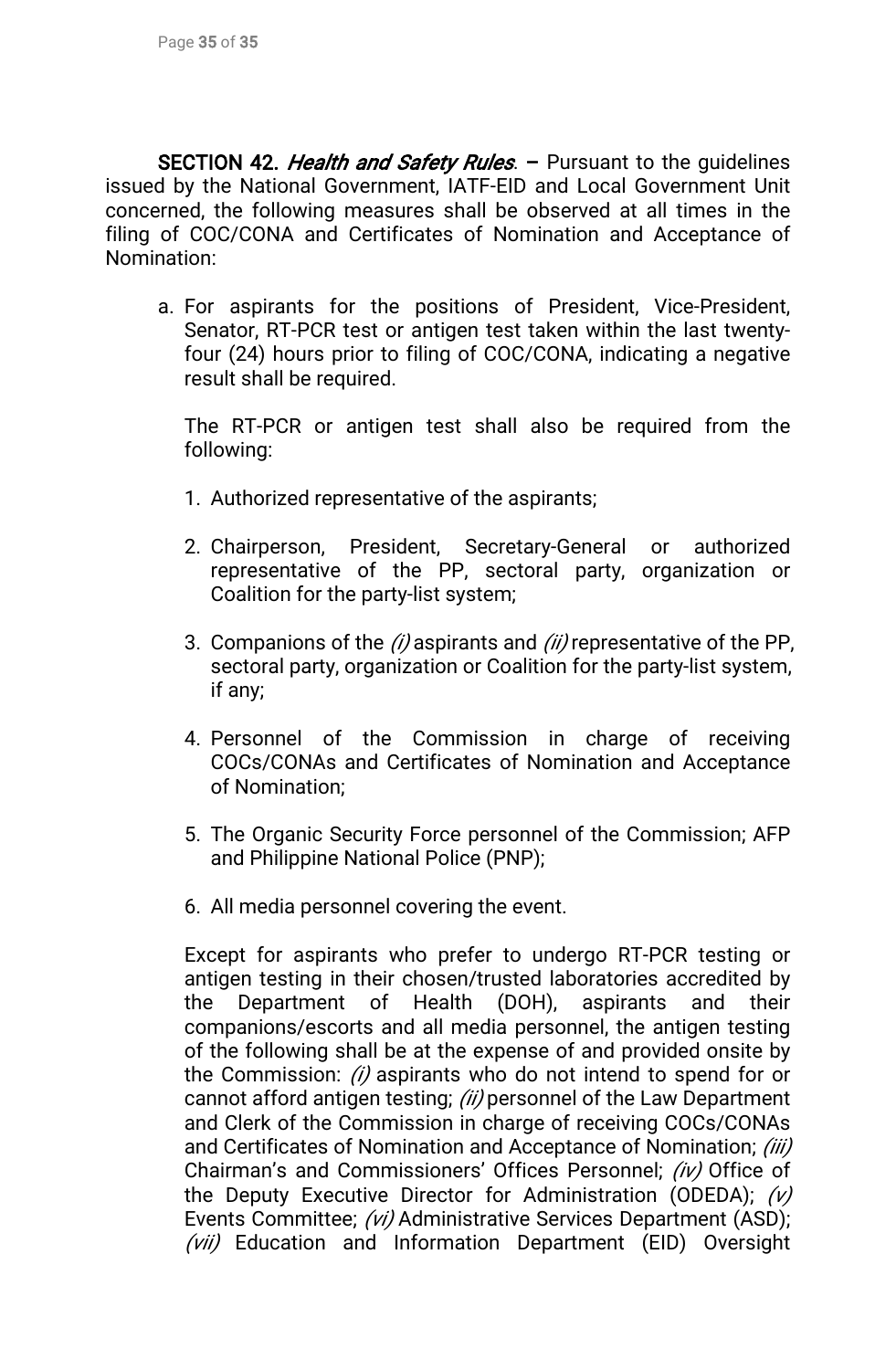Personnel; and (viii) AFP and PNP Security Personnel.

Antigen testing shall be done in a space near the receiving office/ venue for filing. Any person without negative antigen testing result shall not be allowed access in the receiving office/ venue for filing.

b. All persons shall be required to wear well-fitting masks (surgical mask, N95, KN95) that completely cover their nose and mouth; and face shields at all times, while inside the premises of the receiving office/venue for filing.

Persons wearing cloth masks, with or without filter, as well as masks with valves shall not be allowed inside the premises, unless there is another layer of surgical mask, N95 or KN95.

Physical/social distancing within the premises shall likewise be strictly observed.

The COVID19 Marshal shall call the attention of any person found in violation of the foregoing and shall be asked to strictly follow the guidelines. Any person who fails to abide thereto shall be requested to leave the premises.

c. All persons entering the receiving office/venue for filing shall sanitize their hands and pass through the foot bath. For this purpose, the head of the receiving office shall set up sanitation facilities such as foot bath and hand sanitation stations at the entrance of the receiving office and in such other areas within the premises.

Further, the receiving office shall limit the number of aspirants entering the venue for the filing of COC/CONA and Certificates of Nomination and Acceptance of Nomination, taking into consideration among others, the space, physical set-up or layout of the receiving area, work force on a given day and the 5:00 PM  $cut$  – off for filing.

d. All persons shall be subjected to health checks including but not limited to temperature screening and accomplishment of Health Declaration Form issued by the Commission.

Any person intending to enter the venue for the filing of COC/CONA and Certificates of Nomination and Acceptance of Nomination, who registers a body temperature of 37.5C and above shall not be allowed to enter the venue yet, and shall be advised to take a rest for five (5) minutes before another temperature screening shall be conducted. If the temperature remains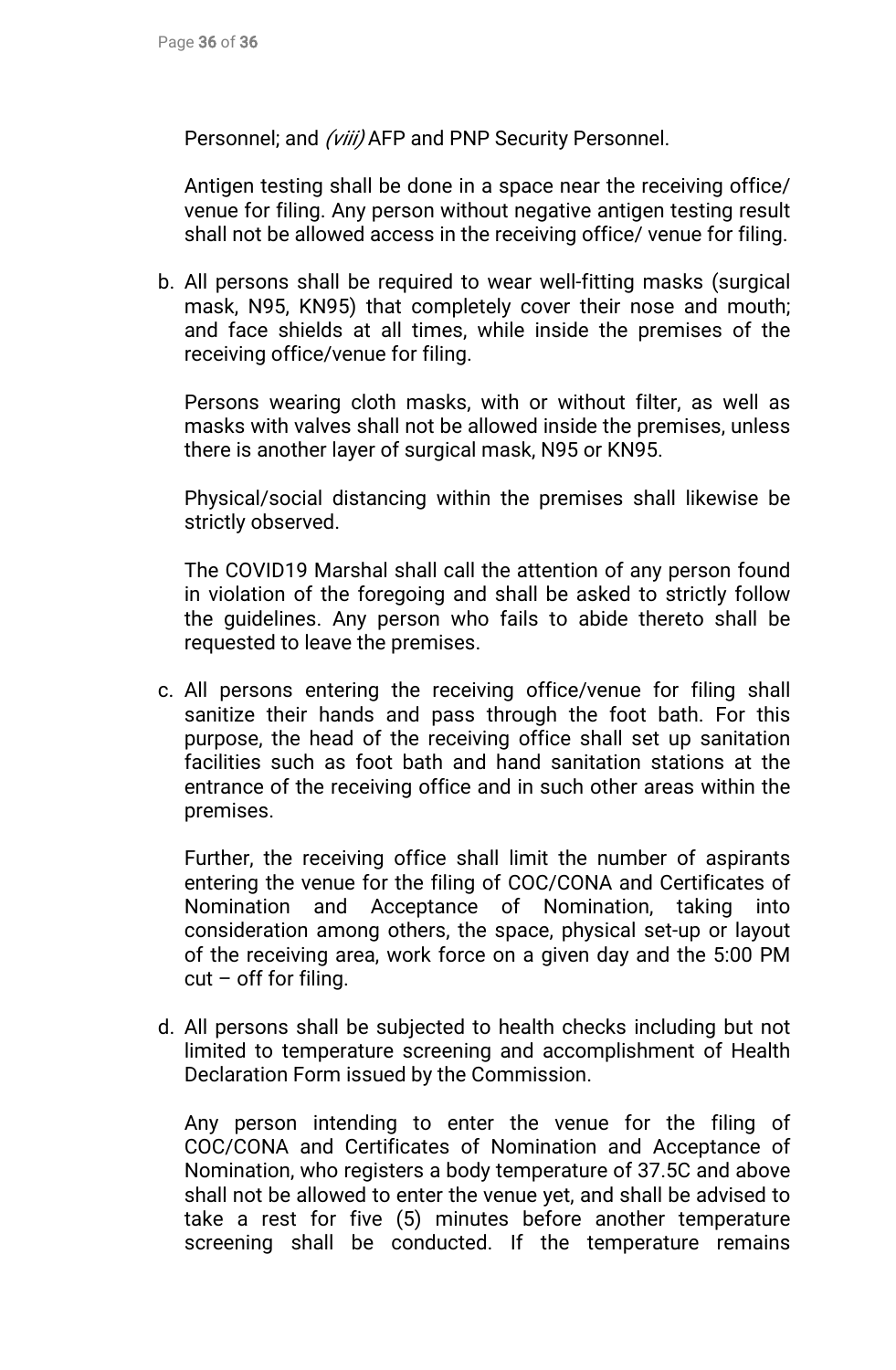unchanged, such person shall not be allowed to enter the venue and shall be endorsed to the local health officer concerned in accordance with Section 44 hereof.

In case a person intending to enter the venue to file a COC/CONA or Certificates of Nomination and Acceptance of Nomination is showing any of the symptoms for COVID19 or answered any of the questions in the Health Declaration Form with YES, such person shall not be allowed to enter the venue and shall be endorsed to the local health officer concerned in accordance with Section 44 hereof. For aspirant with COVID19 symptoms, the authorized representative of the aspirant may file the COC/CONA before the expiration of the period for the filing thereof, subject to the health and safety measures herein set forth.

The Health Declaration Form is attached as **Annex "O".** 

- e. All persons permitted to enter the receiving office/venue shall strictly follow all safety and health measures imposed herein, as well as those imposed by the Building where the receiving office/venue for filing is located, the IATF-EID and the Local Government Unit concerned.
- f. All aspirants and authorized representatives of party-list groups shall bring their own pens during the filing of COC/CONA and Certificates of Nomination and Acceptance of Nomination.
- g. In order to expedite the filing of COC/CONA and Certificates of Nomination and Acceptance of Nomination and reduce wait times, aspirants and authorized representatives of party-list groups shall ensure that all information in the certificates are properly filled-out;
- h. All aspirants and authorized representatives of party-list groups shall immediately leave the premises of the receiving office/venue after the filing of COC/CONA and Certificates of Nomination and Acceptance of Nomination. Anyone seen loitering within the premises shall be directed to leave at once.
- i. Everyone shall be encouraged to observe healthy hygiene (i.e., hand hygiene and respiratory etiquette) to maintain healthy environment within the premises/venue for the filing of COC/CONA and Certificates of Nomination and Acceptance of Nomination.

The pertinent receiving offices shall ensure strict compliance with all the aforementioned health and safety protocols subject to existing rules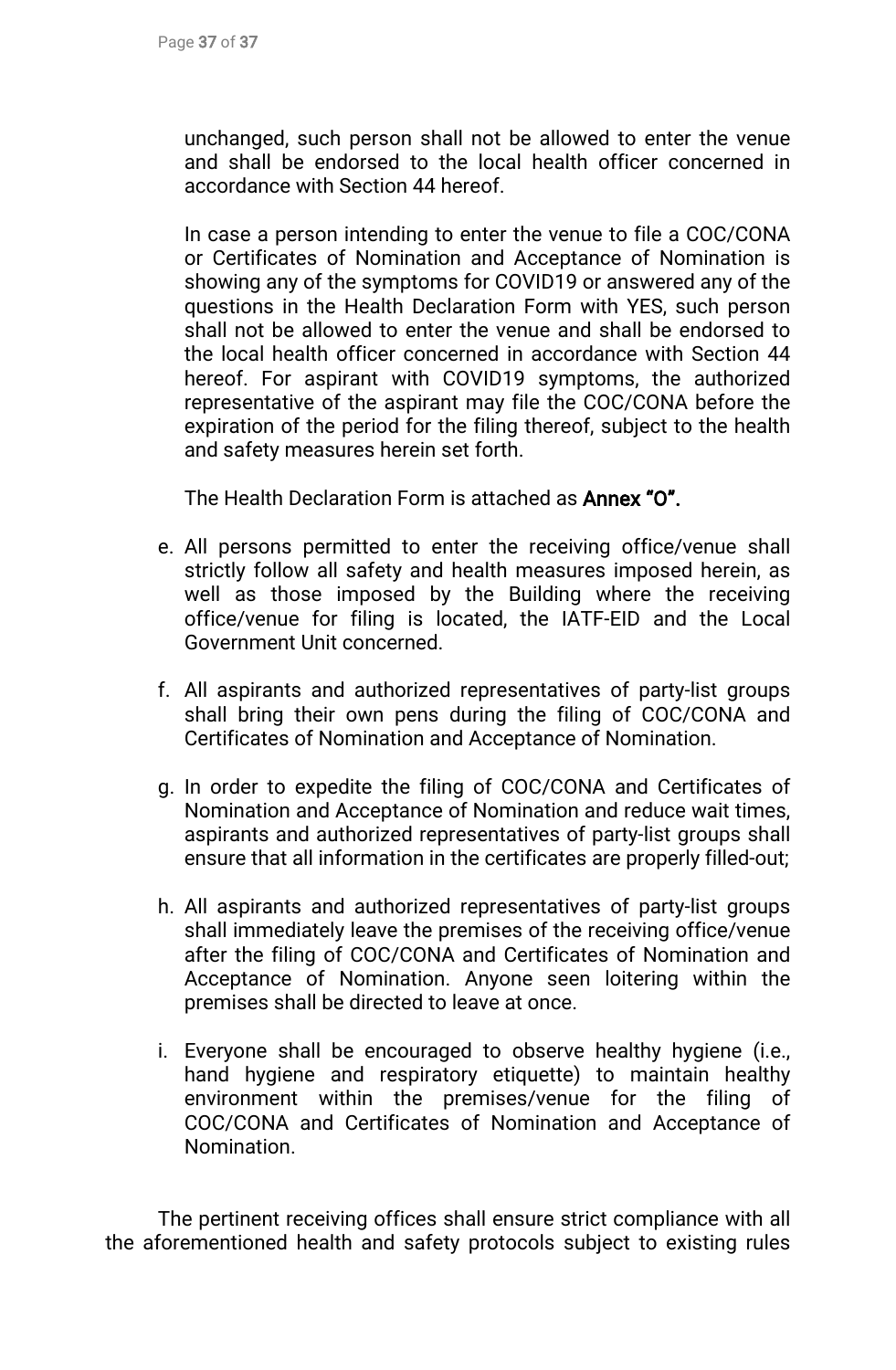and regulations of the IATF-EID and the Local Government Unit concerned.

SECTION 43. Responsibility of the Receiving Offices. - At least two (2) weeks before the start of the period for the filing of COC/CONA and Certificates of Nomination and Acceptance of Nomination, the Head of the receiving office shall coordinate with the IATF-EID and the Local Government Unit concerned through the Local Health Office for physical assessment, evaluation and inspection of the receiving office/venue for filing to ensure that the minimum health and safety standards are in place.

Relative to the preceding provision, the Receiving Officer must undertake the following:

- a. Installation of physical barriers or partitions such as glass/acrylic window/plastic sheets for the processing, evaluation and receiving of all COCs/CONAs and Certificates of Nomination and Acceptance of Nomination by the Receiving Officer.
- b. Frequent disinfection and sanitation of facilities and equipment, including chairs and tables and those frequently touched surfaces within the receiving area.
- c. Designate a queuing or waiting areas, with highly visible markings on the floors and chairs, to ensure six (6) feet apart.
- d. Post signs in highly visible areas in the receiving offices that shall promote protective measures such as proper wearing of mask and face shield, physical/social distancing and washing of hands. The foregoing notices shall likewise be posted on the bulletin boards or strategic locations within the receiving offices/venue for filing.
- e. Devise and adopt such other measures as may deem necessary to promote the health and safety of all personnel of the Commission and the public.

SECTION 44. COVID19 Marshal, Functions. - COVID19 Marshal shall be deployed in all receiving offices to ensure an orderly filing of COC/CONA and Certificates of Nomination and Acceptance of Nomination, taking into consideration the strict observance of the health and safety protocols herein set forth.

The COVID19 Marshal shall collate all Health Declaration Forms and shall keep the same for a period of fourteen (14) days. After the lapse of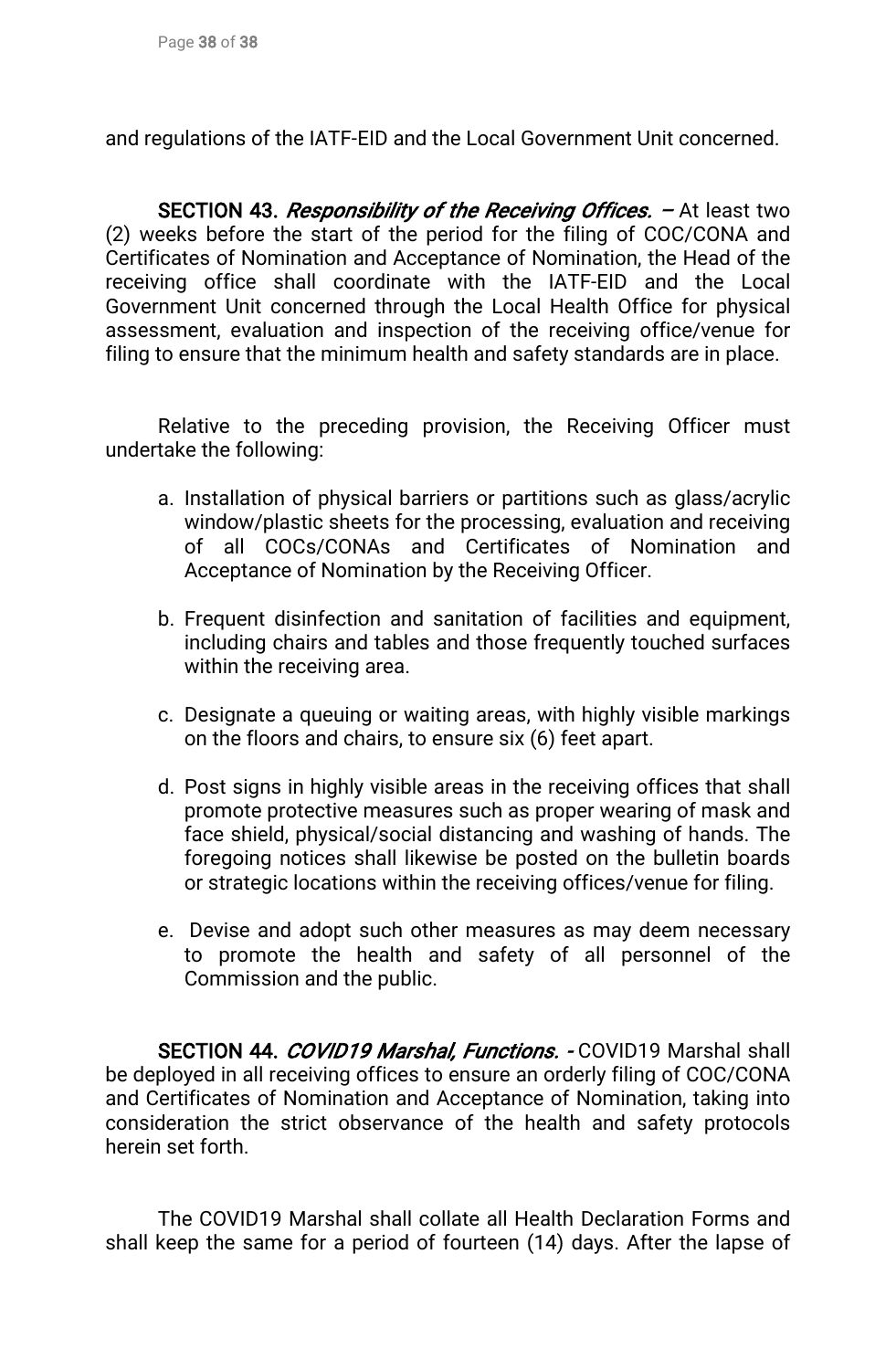fourteen (14) days, the Health Declaration Forms shall be disposed of in accordance with law. If any questions asked in the Health Declaration Form is answered with YES or the person is showing symptoms for COVID19, the COVID19 Marshal shall coordinate with the local Health Office of the concerned Local Government Unit and endorsed the person for proper care. The Health Declaration Form of the person with COVID19 symptoms shall likewise be transmitted to the local Health Office.

SECTION 45. Deployment of AFP/PNP, Security and Assistance. -The Commission may seek assistance from the AFP and/or PNP, in coordination with the IATF-EID, in manning the premises of the receiving offices during the filing of COC/CONA and Certificates of Nomination and Acceptance of Nomination. The AFP and/or PNP shall be deployed as COVID19 frontliners and patrollers within the receiving offices or venue for filing to ensure compliance with all the health and safety measures.

SECTION 46. *Changes in Procedures and Protocols*. - The guidelines herein set forth may be modified depending on the rules to be issued by the national government, IATF-EID and Local Government Unit concerned due to supervening circumstances beyond the control of the Commission.

# **COMMON PROVISIONS**

SECTION 47. Forms. – All forms mentioned herein are available at the COMELEC Offices, free of charge, and may be photocopied, reproduced or downloaded from the COMELEC official website at www.comelec.gov.ph.

SECTION 48. Compliance with the Data Privacy Act of 2012 and its Implementing Rules and Regulations. – the Commission shall ensure that all its procedures are compliant with the Data Privacy Act of 2012 and its Implementing Rules and Regulations.

SECTION 49. *Effectivity*. – This Resolution shall take effect on the seventh day after its publication in two (2) daily newspapers of general circulation in the Philippines.

SECTION 50. Publication and Dissemination. – The EID shall cause the publication of this Resolution in two (2) daily newspapers of general circulation in the Philippines and furnish copies of this Resolution to all